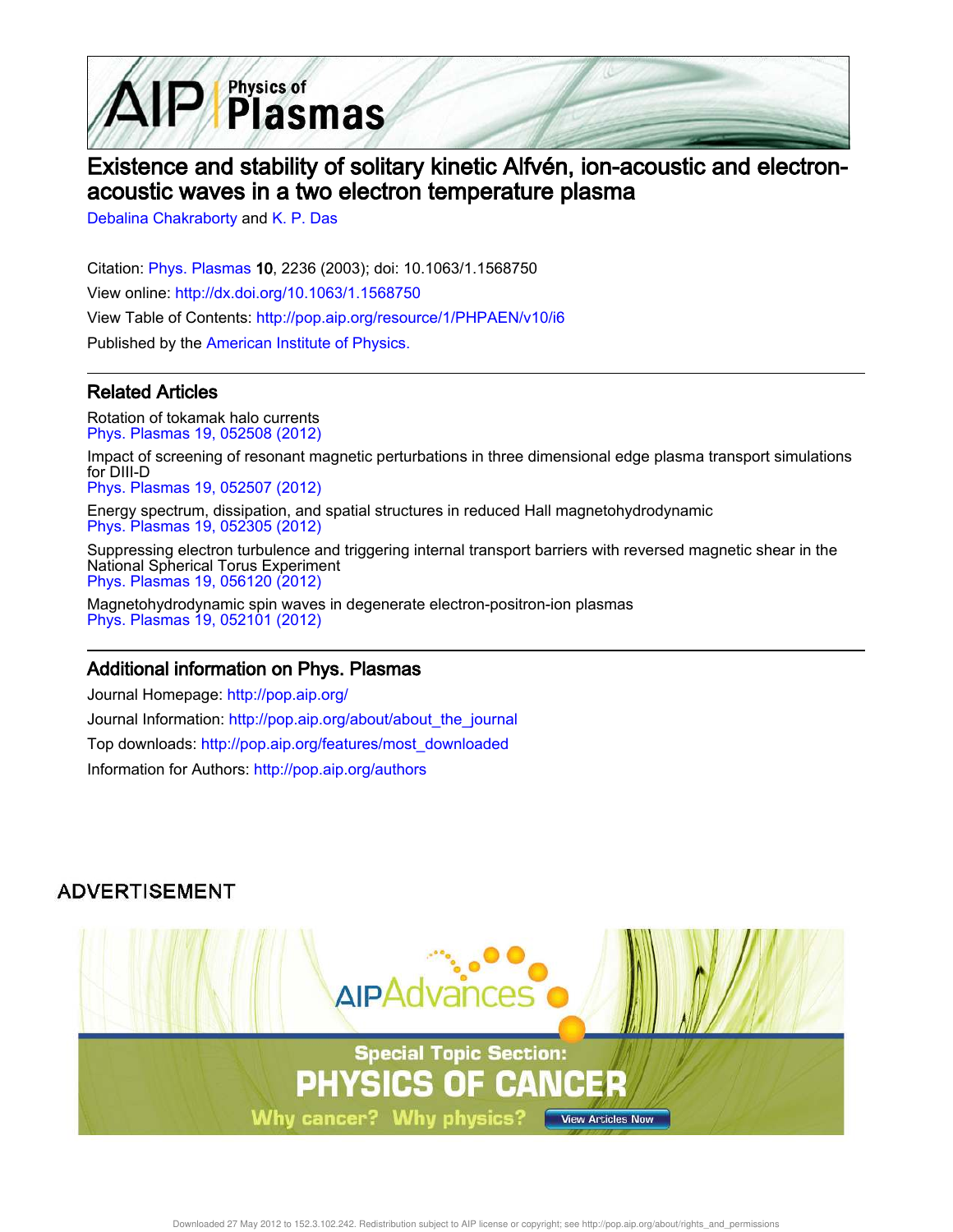# **Existence and stability of solitary kinetic Alfven, ion-acoustic and electron-acoustic waves in a two electron temperature plasma**

Debalina Chakraborty

*Department of Mathematics, Charu Chandra College, 22 Lake Road, Calcutta 700 029, India*

K. P. Das

*Department of Applied Mathematics, University of Calcutta, 92 Acharya Prafulla Chandra Road, Calcutta 700 009, India*

(Received 5 August 2002; accepted 24 February 2003)

The Korteweg–de Vries–Zakharov–Kuznetsov equations are derived for kinetic Alfvén, ionacoustic and electron-acoustic waves in a two electron temperature magnetized plasma. The solitary wave solutions of these equations propagating obliquely to the external uniform magnetic field are obtained. The existence of these solitary wave solutions in the parameter space is investigated and studies are made on the stabilities of these solitary waves by the Rowlands–Infeld method. The kinetic Alfvén solitons are found to be stable. The instability criterion and maximum growth rate of instability become the same for both electron-acoustic and ion-acoustic solitons. © *2003 American Institute of Physics.* [DOI: 10.1063/1.1568750]

# **I. INTRODUCTION**

Large amplitude magnetic field perturbations have been observed in nature, for example in the solar wind.<sup>1</sup> The existence of these perturbations cannot be explained by exact magnetohydrodynamic (MHD) theory, since exact large amplitude Alfvén waves are known to decay into ion-acoustic waves over distances that are of the order of an astronomical unit.<sup>2</sup> Growing interest in this topic has led many authors,  $3-7$ to investigate the existence of an exact solitary Alfvén wave. Due to absence of dispersion in MHD theory, kinetic effects, like the finite ion Larmor radius effect and the finite electron inertial length effect, have been included. These latter two parameter ranges are called, respectively, the ''kinetic regime'' and ''inertial regime.'' The dispersion effects introduced by these two regimes combined with nonlinearity lead to the formation of solitary Alfvén waves known as solitary kinetic Alfvén waves. Solitary kinetic Alfvén waves in the kinetic regime were obtained by Hasegawa and Mima<sup>3</sup> and Yu and Shukla,<sup>4</sup> and in the inertial regime by Shukla *et al.*,<sup>5</sup> Kalita and Kalita,<sup>6</sup> and Das et al.<sup>7</sup> Very recently Bandyopadhyay and Das<sup>8</sup> have obtained solitary kinetic Alfvén waves in the kinetic regime for nonthermal plasmas. Such a type of nonthermal plasmas stems from recent observations of solitary structures with density depletion made by the Freja Satellite (Dovner *et al.*<sup>9</sup>) and solitary structures in such plasmas without magnetic field perturbations have been obtained by Cairns *et al.*<sup>10,11</sup> and Mamun and Cairns.<sup>12</sup>

In some plasmas the presence of two electron populations are often encountered. This type of two electron population magnetized plasma can support three types of waves kinetic Alfvén, ion-acoustic, and electron-acoustic waves, when both kinetic and inertial regimes are considered. A preliminary study of waves in a two electron temperature magnetized plasma was made by Treumann *et al.*<sup>13</sup> in view of its applications to conditions in the solar corona. Such two electron temperature plasmas as also present in the geophysical

environment, at auroral latitudes for example, where a mixture of cold ionosphere and warm magnetospheric plasma is commonly observed.<sup>14</sup> A systematic study of the three types of solitary waves, viz., kinetic Alfvén, ion-acoustic and electron-acoustic waves, which can exist in a two electron temperature magnetized plasmas, has recently been made by Berthomier and Pottelette.<sup>15</sup> The most interesting case of two electron population plasma, in which one of the components is cold, such that its inertia cannot be neglected, while the other is warm enough to neglect its inertial effect, was taken by Berthomier and Pottelette.<sup>15</sup> Assuming that a solitary wave propagates obliquely to the external magnetic field, the governing equations for two electron population magnetized plasma have been reduced to the motion of an imaginary particle moving in the field of a Kirchhoff–Sagdeev pseudopotential. Then they have investigated the existence of different types of solitary waves by observing the nature of the pseudopotential. It is known that in a single electron plasma both kinetic Alfvén and ion-acoustic solitary waves are compressive. But in a two electron temperature they have shown that both compressive and rarefactive solitary waves can exist.

It is of natural interest to see how weakly nonlinear and weakly dispersive waves in a two electron temperature magnetized plasma evolve in space–time and to investigate the existence and stability of solitary waves propagating obliquely to the external magnetic field. These are the matters of investigation in the present paper. Appropriate Korteweg–de Vries–Zakharov–Kuznetsov (KdV–ZK) equations are derived, which describe the evolution of weakly nonlinear and weakly dispersive wave in a two electron temperature magnetized plasma in both the kinetic and internal regimes. Solitary wave solutions of these equations for kinetic Alfvén, electron-acoustic and ion-acoustic waves propagating obliquely to the external magnetic field are obtained and their existence in parameter space is investigated.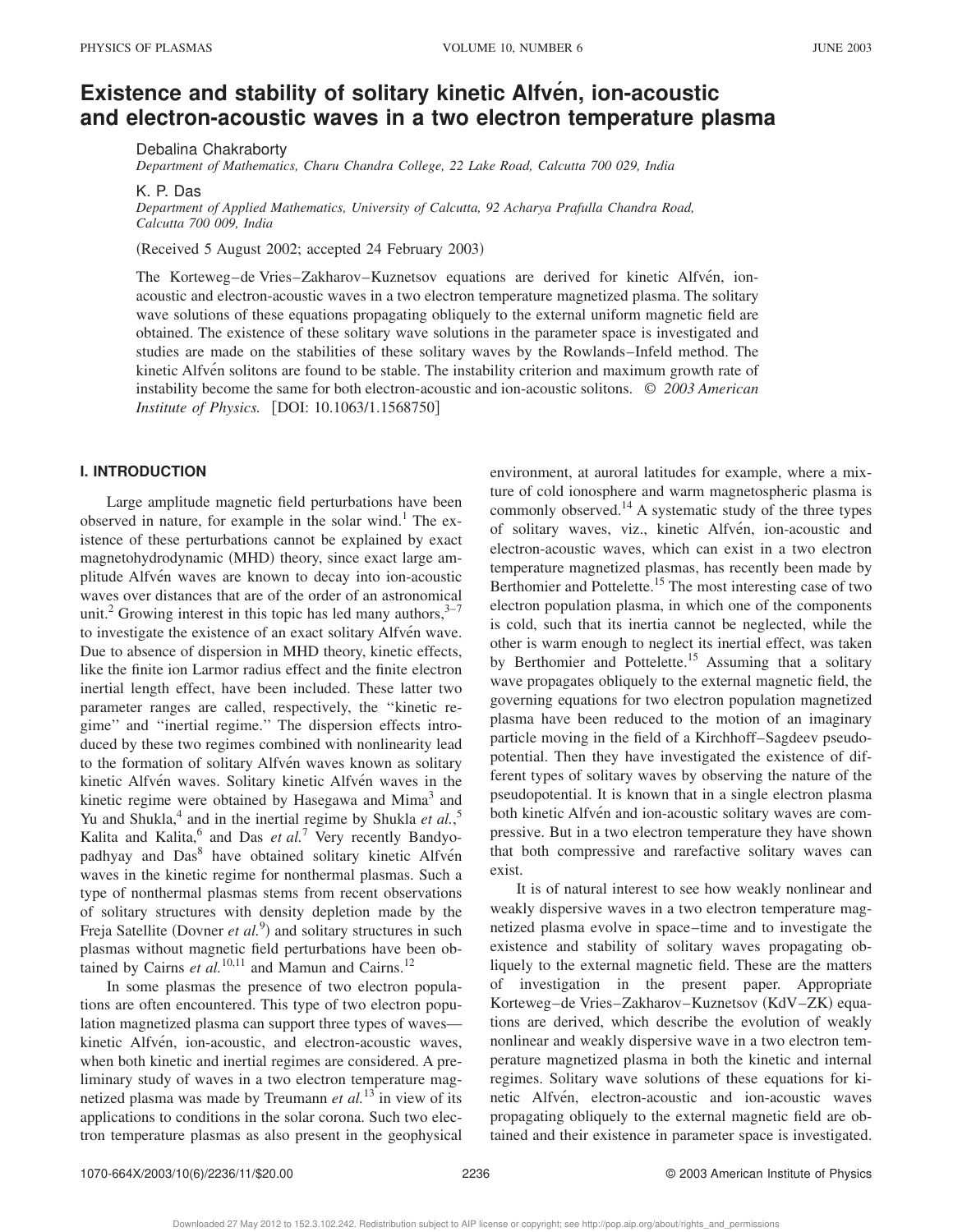Regions in the  $\alpha_c \mu$ -parameter plane for some different values of  $\theta$  are shown in the figures, where compressive and rarefactive solitons can exist. Here  $\alpha_c$  is the square of the ratio of cold electron thermal speed and Alfven speed,  $\mu$  is the ratio of unperturbed number densities of hot and cold electrons, and  $\theta$  is the ratio of temperatures of hot and cold electrons. Finally, the stability of the solitons are studied by the small-*k* perturbation expansion method of Rowlands and Infeld.<sup>16–19</sup> It is found that kinetic Alfvén solitons are stable. The instability conditions and maximum growth rate of the instability are obtained for both electron-acoustic and ionacoustic solitons and they are found to be the same for both electron-acoustic and ion-acoustic solitons. Consequently the new matters of this paper, which are not present in previous investigations, consist of the derivation of KdV–ZK equations for weakly nonlinear and weakly dispersive ionacoustic, electron-acoustic, and kinetic Alfven waves in a two electron temperature magnetized plasma and the study of the existence and stability of solitary wave solutions of these equations.

## **II. BASIC EQUATIONS**

We consider a collisionless magnetized plasma consisting of cold ions and two populations of electrons having two different temperatures. The electrons with higher temperature are called hot electrons and those having lower temperature are called cold electrons. The external uniform magnetic field  $B_0$  is supposed to be directed along the *z*-axis. The plasma- $\beta$  is supposed to be very small and the characteristic frequency is much smaller than the ion-cyclotron frequency. Due to this low- $\beta$  assumption, both the electron populations are considered as magnetic and we assume a Boltzmann distribution for the hot electrons, but we keep inertia terms in the momentum conservation equation for the cold electrons. The ion transverse motion is supposed to be solely due to polarization drift. This type of plasma can support three types of waves, $15$  which are the kinetic Alfven wave, ionacoustic wave, and electron-acoustic wave. The nonlinear behavior of these waves is described by the following equations, which consist of Ampère's law in the parallel direction, quasineutrality condition, Boltzmann's distribution for hot electrons, continuity equations for both hot and cold electrons, parallel component of momentum conservation equation for cold electron fluid, equation of continuity and parallel component of momentum conservation equation for ion fluid, $15$ 

$$
\nabla_{\perp}^{2} \frac{\partial}{\partial z} (\varphi - \psi) = \frac{\partial j_{z}}{\partial t}, \qquad (1)
$$

$$
n_i = \frac{n_c + \mu n_h}{1 + \mu},\tag{2}
$$

$$
n_h = \exp\left(\frac{\psi}{\theta}\right),\tag{3}
$$

$$
\frac{\partial n_h}{\partial t} + \frac{\partial}{\partial z} (n_h v_h) = 0, \tag{4}
$$

$$
\frac{\partial n_c}{\partial t} + \frac{\partial}{\partial z} (n_c v_c) = 0,\tag{5}
$$

$$
\frac{\partial v_c}{\partial t} + v_c \frac{\partial v_c}{\partial z} = \alpha_c \left( \frac{\partial \psi}{\partial z} - \frac{1}{n_c} \frac{\partial n_c}{\partial z} \right),\tag{6}
$$

$$
\frac{\partial n_i}{\partial t} + \frac{\partial}{\partial x}(n_i v_{ix}) + \frac{\partial}{\partial y}(n_i v_{iy}) + \frac{\partial}{\partial z}(n_i v_{iz}) = 0, \tag{7}
$$

$$
\frac{\partial v_{iz}}{\partial t} + v_{ix}\frac{\partial v_{iz}}{\partial x} + v_{iy}\frac{\partial v_{iz}}{\partial y} + v_{iz}\frac{\partial v_{iz}}{\partial z} = -\alpha_c q \frac{\partial \psi}{\partial z},\tag{8}
$$

where ion transverse velocity  $\mathbf{v}_{i\perp}$  and parallel current density  $j_z$  are given by

$$
v_{ix} = -\frac{\partial^2 \varphi}{\partial x \partial t}, \quad v_{iy} = -\frac{\partial^2 \varphi}{\partial y \partial t}, \tag{9}
$$

$$
j_z = n_i v_{iz} - \frac{n_c v_c + \mu n_h v_h}{1 + \mu}.
$$
 (10)

The electric field components are determined from the two potentials  $\phi$  and  $\psi$  according to

$$
\mathbf{E}_{\perp} = -\nabla_{\perp} \varphi, \quad E_z = -\frac{\partial \psi}{\partial z} \tag{11}
$$

(Kadomtsev<sup>20</sup>), where  $\perp$  and *z* indicate components perpendicular and parallel to the external magnetic field. In the above equations  $n_i$ ,  $n_c$ , and  $n_h$  are, respectively, the ion number density, cold electron, and hot electron number densities;  $\mathbf{v}_i$  is the ion fluid velocity:  $v_c$  and  $v_h$  are, respectively, the parallel component of velocity of cold and hot electron fluids;  $\mu = n_{ho} / n_{co}$ ,  $\theta = T_h / T_c$ ,  $\alpha_c = (V_{ec} / V_A)^2$ ,  $q = m_e / T_c$  $m_i$ ,  $n_{ho}$ , and  $n_{co}$  being, respectively, the unperturbed hot and cold electron number densities.  $T_h$  and  $T_c$  being, respectively, the temperatures of hot and cold electrons, *Vec*  $= (k_B T_c/m_e)^{1/2}$  being the cold electron thermal speed,  $V_A$  $=$   $(B_0^2/4\pi m_i n_{io})^{1/2}$  being the Alfven velocity and  $n_{io}$  being the unperturbed number density of ions. The above equations have been written in dimensionless form by normalizing perpendicular space coordinates  $(x, y)$  by  $\rho_i$ , parallel space coordinate (*z*) by  $c/\omega_i$ , time (*t*) by  $1/\Omega_i$ , magnetic field (**B**) by  $B_o$ , electric potentials  $(\varphi, \psi)$  by  $k_B T_c / e$ , electron and ion number densities  $(n_h, n_c, n_i)$  by  $(n_{ho}, n_{co}, n_{io})$  parallel ion and electron fluid velocities ( $v_{iz}$ , $v_h$ , $v_c$ ) by  $V_A$ , perpendicular ion velocities  $(v_{ix}, v_{iy})$  by *c*, where  $\rho_i = c_s / \Omega_i$ , the ion Larmor radius,  $\omega_i = (4\pi e^2 n_{io}/m_i)^{1/2}$ , the ion plasma frequency,  $\Omega_i = e B_o / m_i c$  the ion gyrofrequency,  $c_s$  $=(k_B T_e/m_i)^{1/2}$  the ion-acoustic speed.

Replacing  $n_i$ ,  $n_c$ ,  $n_h$  by  $1+n$ ,  $1+n_c$ ,  $1+n_h$ , respectively, the governing equations  $(1)$ – $(8)$  become as follows, where we keep nonlinear terms on the right-hand side:

$$
\nabla_{\perp}^{2} \frac{\partial}{\partial z} (\varphi - \psi) - \frac{\partial v_{iz}}{\partial t} + \frac{1}{1 + \mu} \frac{\partial}{\partial t} (v_c + \mu v_h) = A, \quad (12)
$$

$$
n - \frac{1}{1 + \mu} (n_c + \mu n_h) = 0,
$$
\n(13)

$$
n_h - \frac{\psi}{\theta} = B,\tag{14}
$$

$$
\frac{\partial n_h}{\partial t} + \frac{\partial v_h}{\partial z} = C,\tag{15}
$$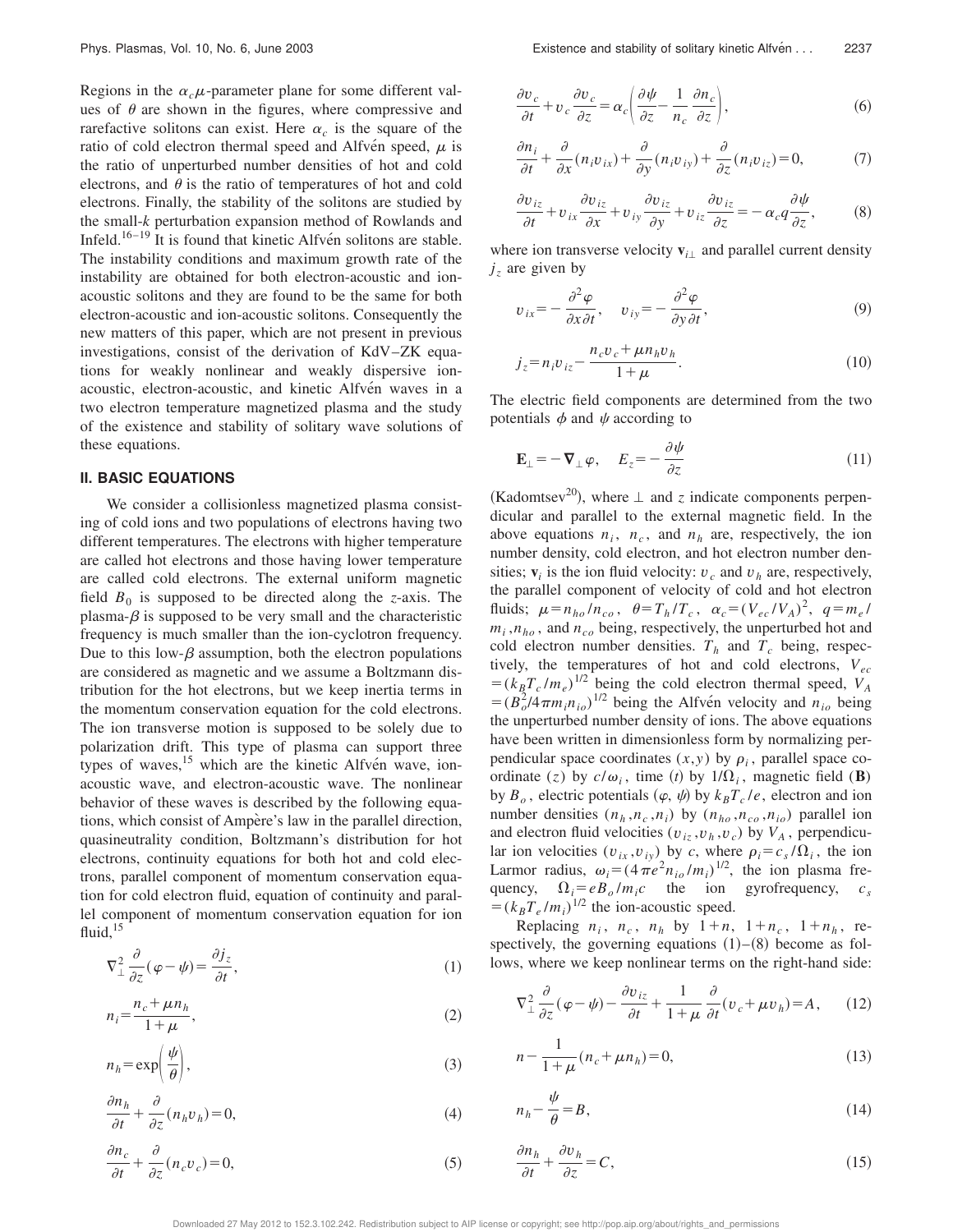$$
\frac{\partial n_c}{\partial t} + \frac{\partial v_c}{\partial z} = D,\tag{16}
$$

$$
\frac{\partial v_c}{\partial t} - \alpha_c \frac{\partial \psi}{\partial z} + \alpha_c \frac{\partial n_c}{\partial z} = E,
$$
\n(17)

$$
\frac{\partial n}{\partial t} - \frac{\partial}{\partial t} \nabla_{\perp}^2 \varphi + \frac{\partial v_{iz}}{\partial z} = F,
$$
\n(18)

$$
\frac{\partial v_{iz}}{\partial t} + \alpha_c q \frac{\partial \psi}{\partial z} = G.
$$
\n(19)

The expressions for the nonlinear terms *A*,*B*,*C*, etc., appearing on the right-hand side of the above equations are given by

$$
A = \frac{\partial}{\partial t} (n v_{iz}) - \frac{1}{1 + \mu} \frac{\partial}{\partial t} (n_c v_c + \mu n_h v_h), \tag{20}
$$

$$
B = \frac{\psi^2}{2\theta^2} + \cdots,\tag{21}
$$

$$
C = -\frac{\partial}{\partial z} (n_h v_h), \tag{22}
$$

$$
D = -\frac{\partial}{\partial z}(n_c v_c),\tag{23}
$$

$$
E = -v_c \frac{\partial v_c}{\partial z} + \alpha_c n_c \frac{\partial n_c}{\partial z},
$$
\n(24)

$$
F = \frac{\partial}{\partial x} \left( n \frac{\partial^2 \phi}{\partial x \partial t} \right) + \frac{\partial}{\partial y} \left( n \frac{\partial^2 \phi}{\partial y \partial t} \right) - \frac{\partial}{\partial z} (n v_{iz}), \tag{25}
$$

$$
G = -v_{iz}\frac{\partial v_{iz}}{\partial z} + \frac{\partial^2 \varphi}{\partial x \partial t} \frac{\partial v_{iz}}{\partial x} + \frac{\partial^2 \varphi}{\partial y \partial t} \frac{\partial v_{iz}}{\partial y}.
$$
 (26)

## **III. LINEAR DISPERSION RELATION**

Neglecting nonlinear terms and assuming space–time dependence of the dependent variables to be of the form  $\exp i(k_x x + k_y y + k_z z - \omega t)$ , Eqs. (12)–(19) produce the following linear dispersion relation:

$$
(\omega^2 - k_z^2) \left[ \frac{\mu}{\theta} \omega^4 - \omega^2 k_z^2 \alpha_c \left\{ 1 + \frac{\mu}{\theta} + q(1 + \mu) \right\} + k_z^4 \alpha_c^2 q(1 + \mu) \right] = \omega^2 k_{\perp}^2 k_z^2 (1 + \mu) (\omega^2 - \alpha_c k_z^2).
$$
 (27)

For long wavelength, i.e., for small  $k_z$ ,  $k_{\perp}$ ,  $\omega$ , the term on the right-hand side of  $(27)$  corresponds to the dispersive effect. Neglecting this dispersive effect, the dispersion relation becomes

$$
(\omega^2 - k_z^2) \left[ \frac{\mu}{\theta} \omega^4 - \omega^2 k_z^2 \alpha_c \left\{ 1 + \frac{\mu}{\theta} + q(1 + \mu) \right\} + k_z^4 \alpha_c^2 q(1 + \mu) \right] = 0.
$$
 (28)

The dispersion relation gives the following three values of  $\omega^2$ , which corresponds to three modes of propagation,

$$
\omega^2 = k_z^2
$$
,  $\omega^2 = V_1^2 k_z^2$ ,  $\omega^2 = V_2^2 k_z^2$ , (29)

where

$$
V_1^2 = \alpha_c \left( 1 + \frac{\theta}{\mu} \right) + \frac{\theta^2}{\mu^2} \cdot \frac{\alpha_c q (1 + \mu)}{1 + \frac{\theta}{\mu}},
$$
  

$$
V_2^2 = \frac{\theta}{\mu} \cdot \frac{\alpha_c q (1 + \mu)}{1 + \frac{\theta}{\mu}}.
$$
 (30)

In deriving these expressions for  $V_1^2$  and  $V_2^2$  we have neglected terms containing squares and higher degree of *q*. The three dispersion relations  $(29)$  become, respectively, the following in dimensional form, where in the second expression order *q* terms have been neglected:

$$
\omega^2 = V_A^2 k_z^2
$$
,  $\omega^2 = \frac{k_z^2 V_{eh}^2}{\mu} \left( 1 + \frac{\mu}{\theta} \right)$ ,  $\omega^2 = \frac{k_z^2 k_B T_{ef}}{m_i}$ , (31)

and consequently they correspond, respectively, to Alfvén wave, electron-acoustic wave and ion-acoustic wave. Hence the dispersion relations  $\omega^2 = k_z^2$ ,  $\omega^2 = V_1^2 k_z^2$ ,  $\omega^2 = V_2^2 k_z^2$  in dimensionless form corresponds, respectively, to kinetic Alfvén, electron-acoustic, and ion-acoustic waves. The expressions for  $V_{eh}^2$  and  $T_{ef}$  appearing in (31) are given by

$$
V_{eh}^2 = \frac{k_B T_h}{m_e}, \quad T_{ef} = \frac{k_B (n_{ho} + n_{co}) T_h T_c}{T_c n_{ho} + T_h n_{co}}.
$$
 (32)

# **IV. DERIVATION OF KdV–ZK EQUATIONS**

We make the following stretchings of space coordinates and time in order to derive the KdV–ZK equations for the kinetic Alfvén wave, electron-acoustic wave and ion-acoustic wave:7,12,21,22

$$
\zeta = \epsilon^{1/2}(z - V_o t), \quad \xi = \epsilon^{1/2}x, \quad \eta = \epsilon^{1/2}y,
$$
  

$$
\tau = \epsilon^{3/2}t.
$$
 (33)

The small parameter  $\in$  appearing here measures the weakness of dispersion and  $V<sub>o</sub>$  is a constant. Further the perturbation expansion of the dependent variables are made as follows:

$$
f = \epsilon f^{(1)} + \epsilon^2 f^{(2)} + \epsilon^3 f^{(3)} + \cdots,
$$
  
\n
$$
\varphi = \varphi^{(1)} + \epsilon \varphi^{(2)} + \epsilon^2 \varphi^{(3)} + \cdots,
$$
\n(34)

where *f* stands for *n*,  $n_c$ ,  $n_h$ ,  $\psi$ ,  $v_{iz}$ ,  $v_c$ ,  $v_h$ .

Substituting the stretchings  $(33)$  and the expansions  $(34)$ in the governing equations  $(12)$ – $(19)$  and then equating coefficients of like powers of  $\in$  on both sides, we get a sequence of equations.

From the lowest order equations of these sequences we get the following:

$$
n_c^{(1)} = (1 + \mu) \left[ 1 - \frac{\frac{\mu}{\theta} (V_0^2 - \alpha_c)}{V_0^2 \frac{\mu}{\theta} - \alpha_c \left( 1 + \frac{\mu}{\theta} \right)} \right] n^{(1)},
$$

$$
n_h^{(1)} = \frac{n^{(1)}}{\theta} \cdot \frac{(1 + \mu)(V_0^2 - \alpha_c)}{V_0^2 \frac{\mu}{\theta} - \alpha_c \left( 1 + \frac{\mu}{\theta} \right)},
$$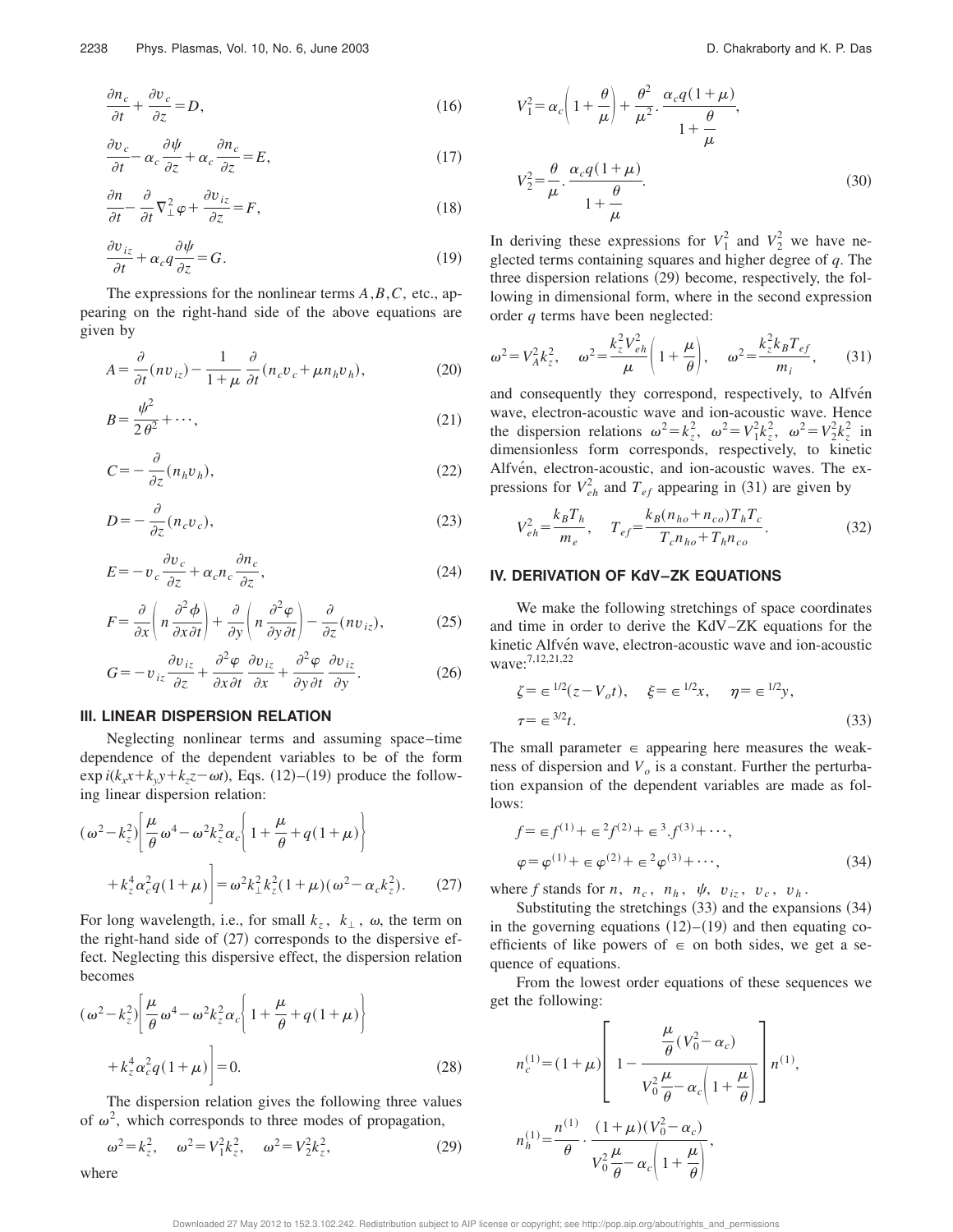$$
v_c^{(1)} = V_0(1+\mu) \left[ 1 - \frac{\frac{\mu}{\theta} (V_0^2 - \alpha_c)}{V_0^2 \frac{\mu}{\theta} - \alpha_c \left( 1 + \frac{\mu}{\theta} \right)} \right] n^{(1)},
$$
  
\n
$$
v_h^{(1)} = \frac{V_0}{\theta} \cdot \frac{(1+\mu)(V_0^2 - \alpha_c)}{V_0^2 \frac{\mu}{\theta} - \alpha_c \left( 1 + \frac{\mu}{\theta} \right)} n^{(1)},
$$
  
\n
$$
\psi^{(1)} = \frac{(1+\mu)(V_0^2 - \alpha_c)}{V_0^2 \frac{\mu}{\theta} - \alpha_c \left( 1 + \frac{\mu}{\theta} \right)} n^{(1)},
$$
  
\n
$$
v_{iz} = \frac{\alpha_c q}{V_0} \frac{(1+\mu)(V_0^2 - \alpha_c)}{V_0^2 \frac{\mu}{\theta} - \alpha_c \left( 1 + \frac{\mu}{\theta} \right)} n^{(1)},
$$
  
\n
$$
\left( \frac{\partial^2}{\partial \xi^2} + \frac{\partial^2}{\partial \eta^2} \right) \varphi^{(1)} = \left[ 1 - \frac{\alpha_c q (1+\mu)(V_0^2 - \alpha_c)}{V_0^2 \left( V_0^2 \frac{\mu}{\theta} - \alpha_c \left( 1 + \frac{\mu}{\theta} \right) \right)} \right] n^{(1)}.
$$
  
\n(35)

At this order we also get the following equation determining the constant  $V_0$ :

$$
(V_0^2 - 1)\left[\frac{\mu}{\theta}V_0^4 - V_0^2 \alpha_c \left(1 + \frac{\mu}{\theta} + q(1 + \mu)\right) + \alpha_c^2 q(1 + \mu)\right] = 0.
$$
\n(36)

This equation becomes the same as Eq. (28), if we set  $V_0^2$  $= \omega^2 / k_z^2$ , and consequently the three roots for  $V_0^2$  are

$$
V_0^2 = 1, \quad V_1^2, \quad V_2^2,\tag{37}
$$

which correspond, respectively, to kinetic Alfvén wave, electron-acoustic wave, and ion-acoustic wave.

At the next order we get the following equations from  $(12)–(19):$ 

$$
\left(\frac{\partial^2}{\partial \xi^2} + \frac{\partial^2}{\partial \eta^2}\right) \frac{\partial \varphi^{(2)}}{\partial \zeta} + V_0 \frac{\partial v_{iz}^{(2)}}{\partial \zeta}
$$

$$
-\frac{V_0}{1+\mu} \frac{\partial}{\partial \zeta} (v_c^{(2)} + \mu v_h^{(2)}) = a^{(2)}, \tag{38}
$$

$$
n^{(2)} - \frac{1}{1+\mu} n_c^{(2)} - \frac{\mu}{1+\mu} n_h^{(2)} = 0,
$$
\n(39)

$$
n_h^{(2)} - \frac{1}{\theta} \psi^{(2)} = b^{(2)},\tag{40}
$$

$$
-V_0 \frac{\partial n_h^{(2)}}{\partial \zeta} + \frac{\partial v_h^{(2)}}{\partial \zeta} = c^{(2)},\tag{41}
$$

$$
-V_0 \frac{\partial n_c^{(2)}}{\partial \zeta} + \frac{\partial v_c^{(2)}}{\partial \zeta} = d^{(2)},\tag{42}
$$

$$
-V_0 \frac{\partial n_c^{(2)}}{\partial \zeta} - \alpha_c \frac{\partial \psi^{(2)}}{\partial \zeta} + \alpha_c \frac{\partial n_c^{(2)}}{\partial \zeta} = e^{(2)},\tag{43}
$$

$$
-V_0 \frac{\partial n^{(2)}}{\partial \zeta} + V_0 \left( \frac{\partial^2}{\partial \xi^2} + \frac{\partial^2}{\partial \eta^2} \right) \frac{\partial \varphi^{(2)}}{\partial \zeta} + \frac{\partial v_{iz}^{(2)}}{\partial \zeta} = f^{(2)},\tag{44}
$$

$$
-V_0 \frac{\partial v_{iz}^{(2)}}{\partial \zeta} + \alpha_c q \frac{\partial \psi^{(2)}}{\partial \zeta} = g^{(2)},\tag{45}
$$

where  $a^{(2)}$ ,  $b^{(2)}$ , etc., are contributions from the respective nonlinear terms in Eqs.  $(20)$ – $(26)$  and they have been expressed in terms of two independent variables  $n^{(1)}$  and  $\varphi^{(1)}$ . These expressions are given in the Appendix.

We differentiate the two equations  $(39)$  and  $(40)$  with respect to  $\zeta$  and solve these two equations together with Eqs.  $(41)–(45)$  for

$$
\frac{\partial n_h^{(2)}}{\partial \zeta}, \frac{\partial n_c^{(2)}}{\partial \zeta}, \frac{\partial v_h^{(2)}}{\partial \zeta}, \frac{\partial v_c^{(2)}}{\partial \zeta}, \frac{\partial v_c^{(2)}}{\partial \zeta}, \frac{\partial v_{iz}^{(2)}}{\partial \zeta}, \frac{\partial \psi^{(2)}}{\partial \zeta}, \frac{\partial \zeta}{\partial \zeta}, \frac{\partial \zeta}{\partial \zeta}, \frac{\partial \zeta}{\partial \zeta}, \frac{\partial \zeta}{\partial \zeta}, \frac{\partial \zeta}{\partial \zeta}, \frac{\partial \zeta}{\partial \zeta}, \frac{\partial \zeta}{\partial \zeta}, \frac{\partial \zeta}{\partial \zeta}, \frac{\partial \zeta}{\partial \zeta}, \frac{\partial \zeta}{\partial \zeta}, \frac{\partial \zeta}{\partial \zeta}, \frac{\partial \zeta}{\partial \zeta}, \frac{\partial \zeta}{\partial \zeta}, \frac{\partial \zeta}{\partial \zeta}, \frac{\partial \zeta}{\partial \zeta}, \frac{\partial \zeta}{\partial \zeta}, \frac{\partial \zeta}{\partial \zeta}, \frac{\partial \zeta}{\partial \zeta}, \frac{\partial \zeta}{\partial \zeta}, \frac{\partial \zeta}{\partial \zeta}, \frac{\partial \zeta}{\partial \zeta}, \frac{\partial \zeta}{\partial \zeta}, \frac{\partial \zeta}{\partial \zeta}, \frac{\partial \zeta}{\partial \zeta}, \frac{\partial \zeta}{\partial \zeta}, \frac{\partial \zeta}{\partial \zeta}, \frac{\partial \zeta}{\partial \zeta}, \frac{\partial \zeta}{\partial \zeta}, \frac{\partial \zeta}{\partial \zeta}, \frac{\partial \zeta}{\partial \zeta}, \frac{\partial \zeta}{\partial \zeta}, \frac{\partial \zeta}{\partial \zeta}, \frac{\partial \zeta}{\partial \zeta}, \frac{\partial \zeta}{\partial \zeta}, \frac{\partial \zeta}{\partial \zeta}, \frac{\partial \zeta}{\partial \zeta}, \frac{\partial \zeta}{\partial \zeta}, \frac{\partial \zeta}{\partial \zeta}, \frac{\partial \zeta}{\partial \zeta}, \frac{\partial \zeta}{\partial \zeta}, \frac{\partial \zeta}{\partial \zeta}, \frac{\partial \zeta}{\partial \zeta}, \frac{\partial \zeta}{\partial \zeta}, \frac{\partial \zeta}{\partial \zeta}, \frac{\partial \zeta}{\partial \zeta}, \frac{\partial \zeta}{\partial \zeta}, \frac
$$

to express them in terms of  $n^{(2)}$ ,  $n^{(1)}$ , and  $\varphi^{(1)}$ . Substituting these solutions in Eq.  $(38)$ , it is found that the resulting equation does not involve the terms containing  $n^{(2)}$  as its coefficient vanishes due to Eq.  $(36)$  satisfied by  $V_0$ . The resulting equation then assumes the following forms in the two cases that may arise:

Case I: 
$$
V_0^2 = 1
$$
 (kinetic Aflvén wave)

$$
\frac{\partial n^{(1)}}{\partial \zeta} - \Lambda_4 \frac{\partial}{\partial \zeta} \left( \frac{\partial^2 n^{(1)}}{\partial \xi^2} + \frac{\partial^2 n^{(1)}}{\partial \eta^2} \right) - \frac{1}{2} n^{(1)} \frac{\partial n^{(1)}}{\partial \zeta}
$$

$$
- \Lambda_3 \left( \frac{\partial^2 \varphi^{(1)}}{\partial \xi \partial \zeta} \frac{\partial n^{(1)}}{\partial \xi} + \frac{\partial^2 \varphi^{(1)}}{\partial \eta \partial \zeta} \frac{\partial n^{(1)}}{\partial \eta} \right) = 0. \tag{46}
$$

Case II:  $V_0^2 = V_1^2$  or  $V_2^2$  (electron-acoustic or ion-acousticwave),

$$
\frac{\partial n^{(1)}}{\partial \tau} + \Lambda_1 \left( \frac{\partial^2}{\partial \xi^2} + \frac{\partial^2}{\partial \eta^2} \right) \frac{\partial n^{(1)}}{\partial \zeta} + \Lambda_2 n^{(1)} \frac{\partial n^{(1)}}{\partial \zeta} = 0. \quad (47)
$$

In writing this equation we have used the fact that in this case  $\varphi^{(1)}=0$ , since in this case Eq. (35) becomes

$$
\left(\frac{\partial^2}{\partial \xi^2} + \frac{\partial^2}{\partial \eta^2}\right)\varphi^{(1)} = 0.
$$
\n(48)

The coefficients of Eqs.  $(46)$  and  $(47)$  are given by

$$
\Lambda_{1} = -\frac{(1+\mu)pV_{0}}{2(1-V_{0}^{2})} \left[ \frac{V_{0}^{2}}{V_{0}^{2} - \alpha_{c}} \left( 1 - \frac{\mu}{\theta} p \right) - 1 \right]^{-1},
$$
\n
$$
\Lambda_{2} = \frac{V_{0}}{2} \left[ (1+\mu) \left\{ p^{2} \frac{\mu}{\theta^{2}} + \left( 1 - \frac{\mu}{\theta} p \right)^{2} \frac{(3V_{0}^{2} - \alpha_{c})}{(V_{0}^{2} - \alpha_{c})} \right\} - 3 \right]
$$
\n
$$
\times \left[ \frac{V_{0}^{2}}{V_{0}^{2} - \alpha_{c}} \left( 1 - \frac{\mu}{\theta} p \right) - 1 \right]^{-1},
$$
\n
$$
\Lambda_{3} = \frac{1}{2 - 2\alpha_{c}qp(1+\mu)}, \quad \Lambda_{4} = \frac{(1+\mu)p}{2 - 2\alpha_{c}qp(1+\mu)}, \quad (49)
$$

where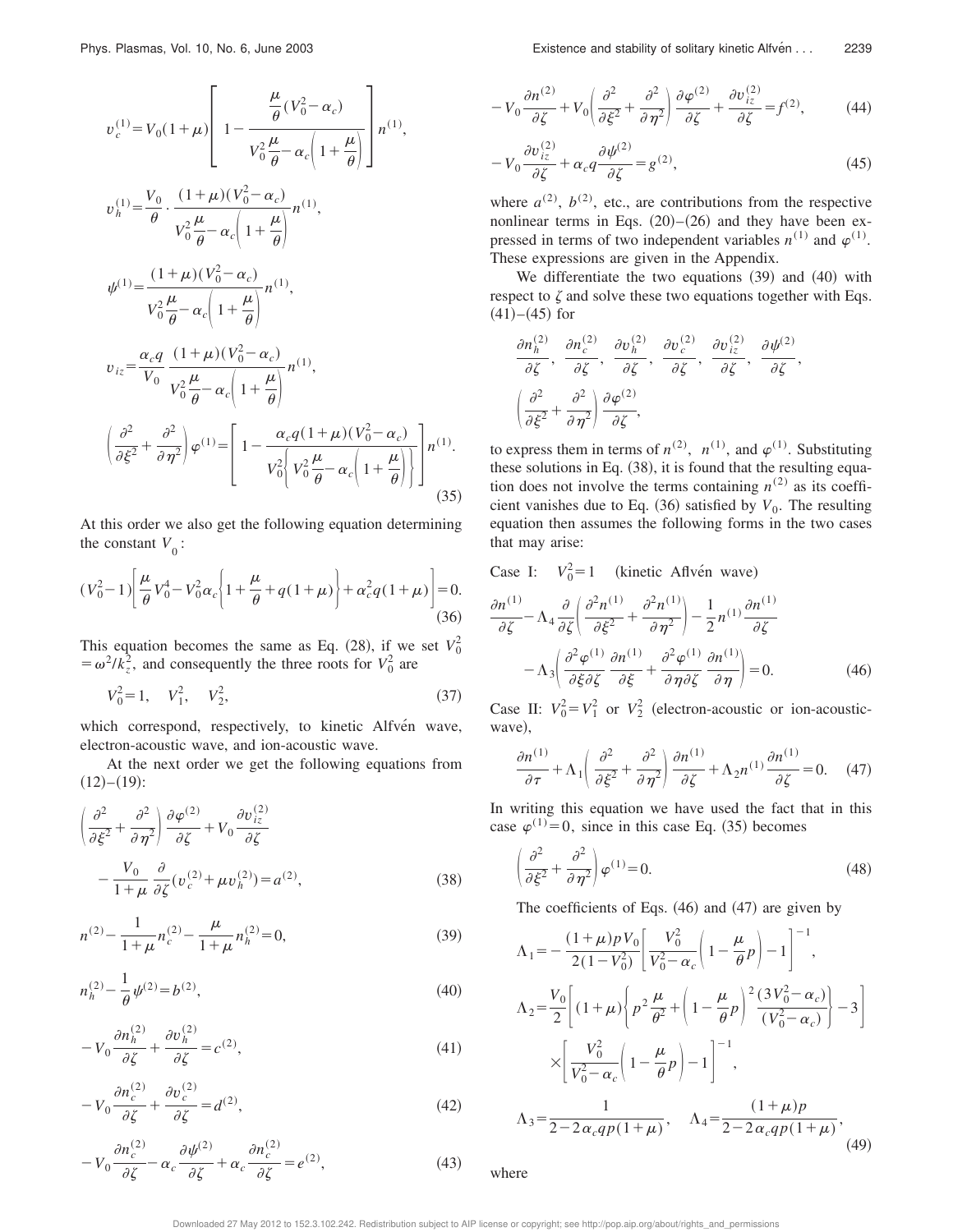$$
p = (V_0^2 - \alpha_c) / \left[ V_0^2 \frac{\mu}{\theta} - \alpha_c \left( 1 + \frac{\mu}{\theta} \right) \right].
$$
 (50)

# A. KdV-ZK equation for the kinetic Alfven wave

For  $V_0^2 = 1$ , i.e., for the kinetic Alfve<sup>n</sup> wave, Eq. (35) becomes

$$
\left(\frac{\partial^2}{\partial \xi^2} + \frac{\partial^2}{\partial \eta^2}\right)\varphi^{(1)} = \frac{1}{2\Lambda_3} n^{(1)}.
$$
\n(51)

The two coupled equations  $(46)$  and  $(51)$  constitute the KdV–ZK equation for the kinetic Alfvén wave.

Setting

$$
\Lambda_3 \varphi^{(1)} = \Phi^{(1)},\tag{52}
$$

the two coupled equations constituting the KdV–ZK equation for the kinetic Alfvén wave can be written as

$$
\frac{\partial n^{(1)}}{\partial \tau} - \Lambda_4 \frac{\partial}{\partial \zeta} \left( \frac{\partial^2}{\partial \xi^2} + \frac{\partial^2}{\partial \eta^2} \right) n^{(1)} - \frac{1}{2} n^{(1)} \frac{\partial n^{(1)}}{\partial \zeta} \n- \left( \frac{\partial^2 \Phi^{(1)}}{\partial \xi \partial \zeta} \frac{\partial n^{(1)}}{\partial \xi} + \frac{\partial^2 \Phi^{(1)}}{\partial \eta \partial \zeta} \frac{\partial n^{(1)}}{\partial \eta} \right) = 0,
$$
\n(53)

$$
\frac{\partial^2 \Phi^{(1)}}{\partial \xi^2} + \frac{\partial^2 \Phi^{(1)}}{\partial \eta^2} = \frac{1}{2} n^{(1)}.
$$
 (54)

## **B. KdV–ZK equation for ion-acoustic and electron-acoustic wave**

Equation  $(47)$  constitutes the KdV–ZK equation for the electron-acoustic or ion-acoustic wave according to whether we set  $V_0^2 = V_1^2$  or  $V_0^2 = V_2^2$ .

Setting

$$
n^{(1)} = \frac{1}{\Lambda_2} N,\tag{55}
$$

the KdV–ZK equation for the electron-acoustic or ionacoustic wave can be written as

$$
\frac{\partial N}{\partial \tau} + \Lambda_1 \left( \frac{\partial^2}{\partial \xi^2} + \frac{\partial^2}{\partial \eta^2} \right) \frac{\partial N}{\partial \zeta} + N \frac{\partial N}{\partial \zeta} = 0 \tag{56}
$$

depending on whether  $V_0$  appearing in  $\Lambda_1$  becomes equal to  $V_1^2$  or  $V_2^2$ .

# **V. EXISTENCE OF SOLITARY WAVES**

In order to investigate the existence and stability of solitary waves of the coupled Eqs.  $(53)$  and  $(54)$  for the kinetic Alfvén wave, and Eq.  $(56)$  for electron-acoustic and ionacoustic waves, propagating obliquely at an angle  $\alpha$  with the external magnetic field and lying in the  $(x, z)$  plane, we rotate the coordinate axes  $(\xi,\zeta)$  through an angle  $\alpha$  keeping the  $\eta$ -axis fixed, so that the  $\zeta$ -axis coincides with the direction of propagation of the solitary waves. The relations between these new and old coordinates then become

$$
\zeta' = \zeta \cos \alpha + \xi \sin \alpha, \quad \xi' = -\zeta \sin \alpha + \xi \cos \alpha, \quad (57)
$$

where  $(\xi',\zeta')$  are the new coordinates. With this change of variables the two coupled Eqs.  $(53)$  and  $(54)$  for the kinetic Alfvén wave becomes as follows in which we drop primes on  $\zeta'$  and  $\zeta'$ :

$$
\frac{\partial n^{(1)}}{\partial \tau} - \beta n^{(1)} \frac{\partial n^{(1)}}{\partial \zeta} - \gamma \frac{\partial^3 n^{(1)}}{\partial \zeta^3} - \delta \frac{\partial^2 \Phi^{(1)}}{\partial \zeta^2} \frac{\partial n^{(1)}}{\partial \zeta} + a_1 \frac{\partial^3 n^{(1)}}{\partial \zeta^2 \partial \xi} \n+ a_2 \frac{\partial^3 n^{(1)}}{\partial \xi^2 \partial \zeta} + a_3 \frac{\partial^3 n^{(1)}}{\partial \xi^3} + a_4 \frac{\partial^3 n^{(1)}}{\partial \zeta \partial \eta^2} + a_5 \frac{\partial^3 n^{(1)}}{\partial \xi \partial \eta^2} \n+ b_1 n^{(1)} \frac{\partial n^{(1)}}{\partial \xi} + b_2 \frac{\partial^2 \Phi^{(1)}}{\partial \xi \partial \zeta} \frac{\partial n^{(1)}}{\partial \zeta} + b_3 \frac{\partial^2 \Phi^{(1)}}{\partial \xi^2} \frac{\partial n^{(1)}}{\partial \zeta} \n+ b_4 \frac{\partial^2 \Phi^{(1)^{(1)}}}{\partial \zeta^2} \frac{\partial n^{(1)}}{\partial \xi} + b_5 \frac{\partial^2 \Phi^{(1)}}{\partial \zeta \partial \xi} \frac{\partial n^{(1)}}{\partial \xi} + b_6 \frac{\partial^2 \Phi^{(1)}}{\partial \xi^2} \frac{\partial n^{(1)}}{\partial \xi} \n+ b_7 \frac{\partial^2 \Phi^{(1)}}{\partial \xi \partial \eta} \frac{\partial n^{(1)}}{\partial \eta} + b_8 \frac{\partial^2 \Phi^{(1)}}{\partial \zeta \partial \eta} \frac{\partial n^{(1)}}{\partial \eta} = 0, \qquad (58)
$$
\n
$$
\frac{1}{2} n^{(1)} = \lambda \frac{\partial^2 \Phi^{(1)}}{\partial \zeta^2} + c_1 \frac{\partial^2 \Phi^{(1)}}{\partial \xi \partial \zeta} + c_2 \frac{\partial^2 \Phi^{(1)}}{\partial \xi^2} + \frac{\partial^2 \Phi^{(1)}}{\partial \eta^2}, \qquad (59)
$$

where

$$
\beta = \frac{1}{2}\cos\alpha, \quad \gamma = \Lambda_4 \cos\alpha \sin^2\alpha, \quad \delta = \sin^2\alpha \cos\alpha,
$$
  
\n
$$
a_1 = -\Lambda_4 (2\sin\alpha \cos^2\alpha - \sin^3\alpha),
$$
  
\n
$$
a_2 = -\Lambda_4 (\cos^3\alpha - 2\sin^2\alpha \cos\alpha),
$$
  
\n
$$
a_3 = \Lambda_4 \sin\alpha \cos^2\alpha, \quad a_4 = -\Lambda_4 \cos\alpha,
$$
  
\n
$$
a_5 = \Lambda_4 \sin\alpha, \quad b_1 = \frac{1}{2}\sin\alpha,
$$
  
\n
$$
b_2 = -\sin\alpha(\cos^2\alpha - \sin^2\alpha),
$$
  
\n
$$
b_3 = \sin^2\alpha \cos\alpha, \quad b_4 = -\sin\alpha \cos^2\alpha,
$$
  
\n
$$
b_5 = -\sin\alpha(\cos^2\alpha - \sin^2\alpha), \quad b_7 = \sin\alpha,
$$
  
\n
$$
b_8 = -\cos\alpha, \quad \lambda = \sin^2\alpha, \quad c_1 = 2\sin\alpha \cos\alpha,
$$
  
\n
$$
c_2 = \cos^2\alpha.
$$
  
\n(60)

Also the single Eq.  $(56)$  for the ion-acoustic wave and for the electron-acoustic wave becomes the following in the new coordinate system defined by  $(57)$ . Here also we drop primes on  $\zeta$  and  $\xi$ ,

$$
\frac{\partial N}{\partial \tau} + \beta' N \frac{\partial N}{\partial \zeta} + \gamma' \frac{\partial^3 N}{\partial \zeta^3} + a'_1 \frac{\partial^3 N}{\partial \zeta^2 \partial \xi} + a'_2 \frac{\partial^3 N}{\partial \zeta \partial \xi^2} + a'_3 \frac{\partial^3 N}{\partial \xi^3} + a'_4 \frac{\partial^3 N}{\partial \xi \partial \eta^2} + a'_5 \frac{\partial^3 N}{\partial \zeta \partial \eta^2} + b'_1 N \frac{\partial N}{\partial \xi} = 0,
$$
(61)

where

$$
\beta' = \cos \alpha, \quad \gamma' = \Lambda_1 \cos \alpha \sin^2 \alpha,
$$
  
\n
$$
a'_1 = \Lambda_1 (2 \sin \alpha \cos^2 \alpha - \sin^3 \alpha),
$$
  
\n
$$
a'_2 = \Lambda_1 (\cos^3 \alpha - 2 \sin^2 \alpha \cos \alpha),
$$
  
\n
$$
a'_3 = -\Lambda_1 \sin \alpha \cos^2 \alpha, \quad a'_4 = -\Lambda_1 \sin \alpha,
$$
  
\n
$$
a'_5 = \Lambda_1 \cos \alpha, \quad b'_1 = -\sin \alpha.
$$
 (62)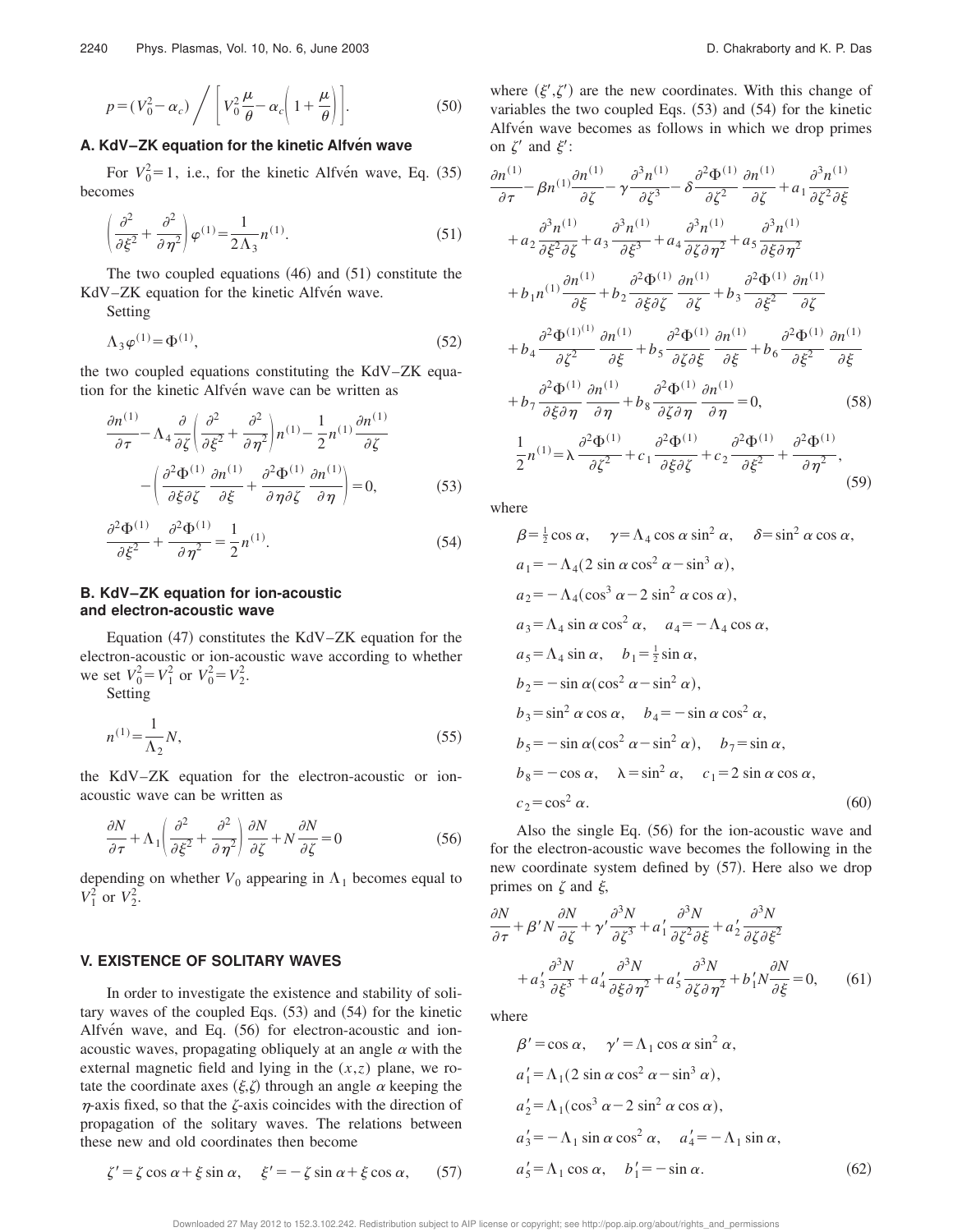### **A. Solitary kinetic Alfven wave**

We now find solitary wave solutions of the coupled Eqs.  $(58)$  and  $(59)$  propagating along the  $\zeta$ -axis, i.e., propagating in the direction making an angle  $\alpha$  with the direction of the external magnetic field and lying in the  $(\xi,\zeta)$ -plane. For solitary wave solutions, setting

$$
n^{(1)} = N_0(z), \quad \Phi^{(1)} = \Phi_0(z), \tag{63}
$$

where

$$
z = \zeta - u_0 \tau, \quad (u_0 > 0)
$$
\n(64)

in Eqs.  $(58)$  and  $(59)$ , we get the following two coupled equations for  $N_0$  and  $\Phi_0$ :

$$
u_0 \frac{dN_0}{dz} + \kappa N_o \frac{dN_o}{dz} + r \frac{d^3 N_o}{dz^3} = 0,
$$
 (65)

$$
\frac{1}{2}N_o = \lambda \frac{d^2 \Phi_o}{dz^2},\tag{66}
$$

where

$$
\kappa = \beta + \frac{\delta}{2\lambda} = \cos \alpha. \tag{67}
$$

The solitary wave solution of  $(65)$  is

$$
N_o = a \text{ sech}^2 pz,
$$
\n(68)

where

$$
a = -\frac{3u_o}{\cos \alpha}, \quad p = \sqrt{-u_o/(4\Lambda_4 \cos \alpha \sin^2 \alpha)}.
$$
 (69)

For this soliton to exist, the expression under the square-root sign in the expression for  $p$  must be positive. This imposes the following restrictions on the propagation of solitary waves. In the regions of parameter space where  $\Lambda_4$  > 0, the propagation of kinetic Alfvén solitary waves is possible, if the angle  $\alpha$  made by the direction of propagation of the solitary wave with the external magnetic field lies in the interval  $\pi/2 < \alpha < 3\pi/2$ , and in this case the soliton is compressive. In the regions of parameter space where  $\Lambda_4$  < 0, the propagation of kinetic Alfvén solitons is possible if  $(-\pi/2)$  $\langle \alpha \langle \pi/2 \rangle$  and in this case the soliton is rarefactive. The regions in the  $\alpha_c \mu$ -parameter space where  $\Lambda_4$  is positive and negative for some different values of  $\theta$  are shown in Fig. 1, where  $\alpha_c$  has been replaced by  $\log_{10}(100\alpha_c)$ .

#### **B. Solitary electron-acoustic and ion-acoustic waves**

Setting

 $N = \bar{N}_0(z),$ 

where  $\zeta$  is given by (64), in Eq. (61) we get

$$
-u_0 \frac{d\overline{N}_0}{dz} + \beta' \overline{N}_0 \frac{d\overline{N}_0}{dz} + \gamma' \frac{d^3 \overline{N}_0}{dz^3} = 0.
$$
 (70)

The solitary wave solution of this equation is

$$
\bar{N}_0 = \frac{3u_0}{\beta'} \operatorname{sech}^2 \sqrt{\frac{u_0}{4\gamma'}} z \tag{71}
$$



FIG. 1. The regions in the  $\alpha_c \mu$ -plane where  $\Lambda_4 > 0$  are shown. The sign  $\rightarrow$  + against a curve indicates the side of the curve where  $\Lambda$ <sub>4</sub> $>$ 0. In the rest of the regions  $\Lambda_4$ <0.

and consequently from  $(55)$  we get the following solitary wave solution for  $n^{(1)}$ :

$$
n^{(1)} = \overline{a} \ \operatorname{sech}^2 \overline{p} z,\tag{72}
$$

where

$$
\bar{a} = \frac{3u_0}{\Lambda_2 \cos \alpha}, \quad \bar{p} = \sqrt{u_0/(4\Lambda_1 \cos \alpha \sin^2 \alpha)}.
$$
 (73)

Equation  $(72)$  gives solitary wave solution for the electronacoustic wave or the ion-acoustic wave according to whether we take  $V_0^2 = V_1^2$  or  $V_2^2$  appearing in the expressions for  $\Lambda_1$ and  $\Lambda_2$ .

The solitary wave solutions  $(68)$  and  $(72)$  exhibit no symmetry in propagation, though there are symmetries in the basic set of equations. That symmetries cannot be expected in the equations like KdV or KdV–ZK equations has been explained by Jeffrey and Kakutani.<sup>23</sup>

For the existence of solitary wave solutions the expression under the square-root sign in  $(73)$  must be positive. This imposes the following restrictions on the propagation of solitary electron-acoustic and ion-acoustic waves.

## **1. Electron-acoustic wave**

Taking  $V_0^1 = V_1^2$ , we find that the expressions for  $\Lambda_1$  and  $\Lambda_2$  given in (49) become

$$
\Lambda_1 \approx \frac{\alpha_c^{1/2} (1 + \mu)}{2 \left[ 1 - \alpha_c \left( 1 + \frac{\theta}{\mu} \right) \right] \left( 1 + \frac{\theta}{\mu} \right)^{1/2}},
$$
\n
$$
\Lambda_2 \approx -\frac{\alpha_c \left( \frac{\theta}{\mu} \right)^3 B (1 + \mu)^2}{q \left( 1 + \frac{\theta}{\mu} \right)} < 0,
$$
\n(74)

which have been approximated by the use of the fact that *q*  $\leq 1$ . In the expression for  $\Lambda_2$ , *B* is given by

$$
B = \left\{ \frac{\mu}{\theta^2} + \frac{\mu^2}{\theta^2} \left( \frac{2\mu}{\theta} + 1 \right) \right\} \frac{\left( 1 + \frac{\mu}{\theta} \right)^2}{\left( 1 + \mu \right)^2} > 0. \tag{75}
$$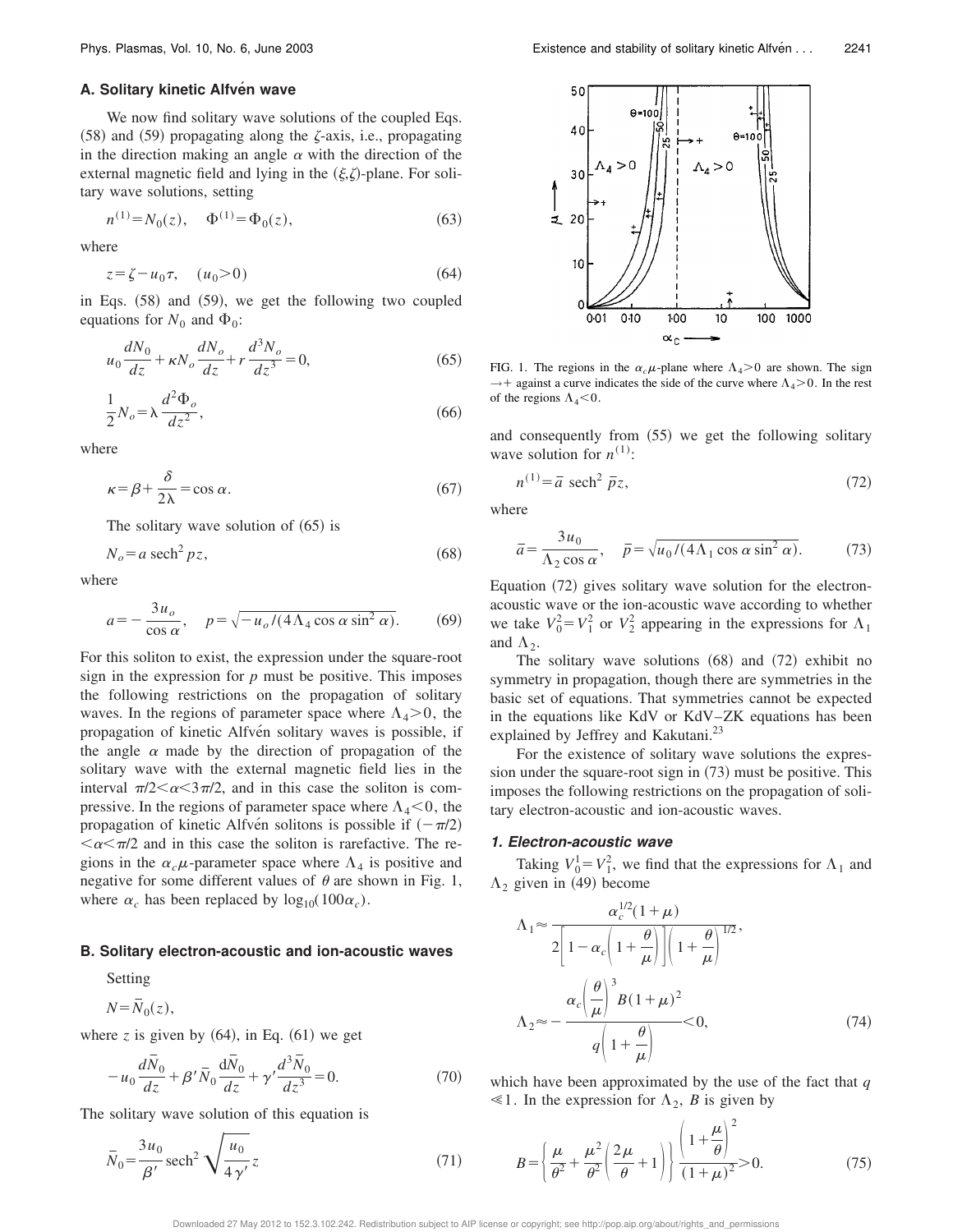

FIG. 2. The regions in the  $\alpha_c \mu$ -plane where  $\Lambda_1 > 0$  are shown with the same notations as in Fig. 1.

Due to these expressions for  $\Lambda_1$  and  $\Lambda_2$ , we find that in the regions of parameter space, where  $\Lambda_1$  > 0, propagation of the electron-acoustic solitary wave is possible if  $\alpha$  lies within  $-(\pi/2) < \alpha < \pi/2$  and in this case the soliton becomes rarefactive. In the regions of parameters space, where  $\Lambda_1<0$ , propagation of the electron-acoustic wave is possible, if  $\alpha$ lies within  $\pi/2 < \alpha < 3\pi/2$  and in this case the electronacoustic solitary wave is compressive. The regions in  $\alpha_c \mu$ -parameter space where  $\Lambda_1$  is positive and negative are shown in Fig. 2.

## **2. Ion-acoustic wave**

The expressions for  $\Lambda_1$  and  $\Lambda_2$  given in (49), with  $V_0^2$  $= V_2^2$  become

$$
\Lambda_{1} \approx \frac{\alpha_{c}^{1/2} q^{1/2} (1 + \mu)^{3/2}}{2 \left( 1 + \frac{\theta}{\mu} \right)^{3/2}} \cdot \left( \frac{\theta}{\mu} \right)^{3/2} > 0,
$$
\n
$$
\Lambda_{2} \approx \frac{\alpha_{c}^{1/2} q^{1/2} (1 + \mu)^{1/2}}{2 \left( 1 + \frac{\theta}{\mu} \right)^{1/2}} \cdot \left( \frac{\theta}{\mu} \right)^{1/2}
$$
\n
$$
\times \left[ 3 - \frac{(1 + \mu) \left( 1 + \frac{\theta^{2}}{\mu} \right)}{\mu \left( 1 + \frac{\theta}{\mu} \right)^{2}} \right],
$$
\n(76)

which have been approximated as in the case of the electronacoustic wave by the use of the fact that  $q \le 1$ . By the use of the expressions for  $\Lambda_1$  and  $\Lambda_2$ , it is found that the propagation of ion-acoustic solitons is possible if  $\alpha$  lies within  $-(\pi/2) < \alpha < \pi/2$ , and the solution in the case is compressive in the region of parameter space where  $\Lambda_2$  > 0 and is rarefactive in the region of parameter space where  $\Lambda_2$  < 0. The regions in  $\alpha_c \mu$  parameter space where  $\Lambda_2$  is positive and negative are shown in Fig. 3, where  $\alpha_c$  has been replaced by  $log_{10}(100\alpha_c)$ .

## **VI. STABILITY ANALYSIS**

## **A. The kinetic Alfven wave**

In order to make a stability analysis of the kinetic Alfvén soliton given by  $(68)$  we set



FIG. 3. The regions in the  $\alpha_c \mu$ -plane where  $\Lambda_2 > 0$  are shown with the same notations as in Fig. 1.

$$
n^{(1)} = N_0(z) + u(z, \xi, \eta, \tau),
$$
  
\n
$$
\Phi^{(1)} = \Phi_0(z) + \psi(z, \xi, \eta, \zeta),
$$
\n(77)

in the two Eqs.  $(58)$  and  $(59)$  and then linearize with respect to  $u$  and  $\psi$ . Thus we get the following two equations:

$$
-u_0 \frac{\partial u}{\partial z} + \frac{\partial u}{\partial \tau} + \beta N_0 \frac{\partial u}{\partial z} - \beta \frac{dN_0}{dz} u - \gamma \frac{\partial^3 u}{\partial z^3} - \delta \frac{d^2 \Phi_0}{dz^2} \frac{\partial u}{\partial z}
$$

$$
- \delta \frac{dN_0}{dz} \frac{\partial^2 \psi}{dz^2} + a_1 \frac{\partial^3 u}{\partial z^2 \partial \xi} + a_2 \frac{\partial^3 u}{\partial \xi^2 \partial z} + a_3 \frac{\partial^3 u}{\partial \xi^3}
$$

$$
+ a_4 \frac{\partial^3 u}{\partial z \partial \eta^2} + a_5 \frac{\partial^3 u}{\partial \xi \partial \eta^2} + b_1 N_0 \frac{\partial u}{\partial \xi} + b_2 \frac{dN_0}{dz} \frac{\partial^2 \psi}{\partial \xi \partial z}
$$

$$
+ b_3 \frac{dN_0}{dz} \frac{\partial^2 \psi}{\partial \xi^2} + b_4 \frac{d^2 \Phi_0}{dz^2} \frac{\partial u}{\partial \xi} = 0, \qquad (78)
$$

$$
\frac{1}{2}u = \lambda \frac{\partial^2 \psi}{\partial z^2} + c_1 \frac{\partial^2 \psi}{\partial \xi \partial z} + c_2 \frac{\partial^2 \psi}{\partial \xi^2} + \frac{\partial^2 \psi}{\partial \eta^2}.
$$
\n(79)

Following Rowlands and Infeld $16-18$  we set

$$
u = \overline{u}(z) \exp i\{k(l\xi + m\eta + nz) - \omega \tau\},
$$
  

$$
\psi = \overline{\psi}(z) \exp i\{k(l\xi + m\eta + nz) - \omega \tau\},
$$
 (80)

for long wavelength plane wave perturbation given in a direction with direction cosines *l*, *m, n*, where *k* is small and  $l^2 + m^2 + n^2 = 1$ , and make the following perturbation expansions for  $\bar{u}(z)$ ,  $\bar{\psi}(z)$ , and  $\omega$ :

$$
\overline{u}(z) = q_0(z) + kq_1(z) + k^2 q_2(z) + \cdots,
$$
  
\n
$$
\overline{\psi}(z) = \psi_0(z) + k \psi_1(z) + k^2 \psi_2(z) + \cdots,
$$
  
\n
$$
\omega = k \omega_1 + k^2 \omega_2 + \cdots.
$$
\n(81)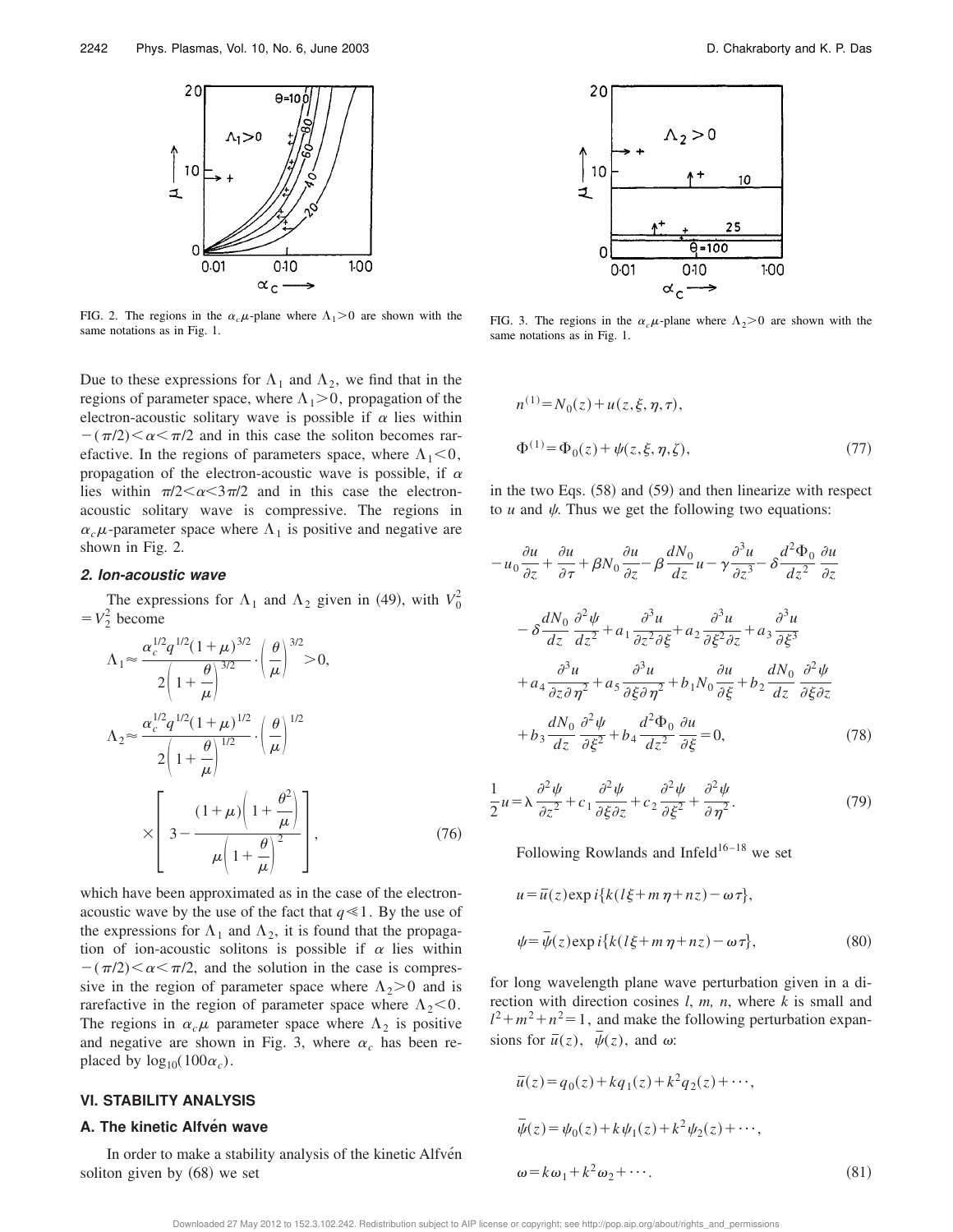Substituting  $(80)$  together with expansion  $(81)$  in Eqs. (78) and (79) and then equating coefficients of  $k^0$ ,  $k^1$ ,  $k^2$ on both sides of each equation, we get, respectively, zeroth, first, and second order equations.

### **1. Zeroth order equations**

The two equations, that we get at this order, are

$$
u_0 q_0 + \kappa N_0 q_0 + \gamma \frac{d^2 q_0}{dz^2} = 0,
$$
\n(82)

$$
\frac{1}{2}q_0 = \lambda \frac{d^2 \psi_0}{dz^2},\tag{83}
$$

where the first equation has been written after eliminating  $d^2 \psi_0 / dz^2$  and  $d^2 \Phi_0 / dz^2$  by the help of Eqs. (83) and (66), respectively, and then integrating the resulting equation once with respect to *z*, under the assumption that both  $q_0$  and its derivatives vanish at  $|z| \rightarrow \infty$ .

Now, following the same procedure as in Bandyopadhyay and  $Das<sup>8</sup>$  we get the following solutions of the above two equations for  $q_0$  and  $d\psi_0/dz$ , which remain bounded and tend to zero as  $|z| \rightarrow \infty$ :

$$
q_0 = A_1 R S^2, \quad \frac{d\psi_0}{dz} = -\frac{A_1}{4\lambda p} S^2. \tag{84}
$$

Here  $S = \operatorname{sech} p z$ ,  $R = \tanh p z$ , and  $A_1$  is an arbitrary constant.

### **2. First order equations**

The two equations at this order can be written as

$$
u_0q_1 + \kappa N_0q_1 + \gamma \frac{d^2q_1}{dz^2} = Q_1,
$$
\n(85)

$$
\frac{1}{2}q_1 = \lambda \frac{d^2 \psi_1}{dz^2} + 2in\lambda \frac{d\psi_0}{dz} + ilc_1 \frac{d\psi_0}{dz},
$$
\n(86)

where

$$
Q_1 = \lambda_1 S^2 + \lambda_2 S^2 R^2, \tag{87}
$$

 $\lambda_1$  and  $\lambda_2$  being given by

$$
\lambda_1 = \frac{iA_1\overline{a}_2}{2p}, \quad \lambda_2 = \frac{iA_1\overline{b}_2u_0}{2p}
$$

with

$$
\bar{\alpha}_2 = (\omega_1 + n u_0) + \frac{u_0 l}{\sin \alpha \cos \alpha}
$$

and

$$
\bar{b}_2 = -\frac{3}{\sin\alpha\cos\alpha}(n\sin\alpha\cos\alpha + l\cos^2\alpha). \tag{88}
$$

Equation  $(85)$  has been written after eliminating  $d^2\psi_1/dz^2$  and  $d^2\Phi_0/dz^2$  by the use of Eqs. (86) and  $(66)$ , respectively, and then integrating once with respect to  $z$ under the assumption that  $q_1$  and its derivative vanish at  $|z| \rightarrow \infty$ .

Due to Eq. (65),  $dN_0/dz$  is a solution of the homogeneous part of Eq.  $(85)$ . Therefore the solution of the latter equation can be written as

$$
q_1 = c_1(z) \frac{dN_0}{dz}.
$$
 (89)

Substituting this in (85), we get a linear equation for  $c'_1(z)$ , which can be solved very easily for  $c'_1(z)$ . Here a prime implies differentiation with respect to *z*. Integrating this latter equation we get  $c_1(z)$ . Thus we get the following solution for  $q_1(z)$ , which remains bounded and tends to zero as |z|  $\rightarrow \infty$ :

$$
q_1 = B_1RS^2 - \frac{iA_1}{6p} \left( \frac{3\bar{a}_2}{u_0} + \bar{b}_2 \right) S^2 - \frac{iA_1}{2} \left( \frac{\bar{a}_2}{u_0} + \bar{b}_2 \right) zRS^2.
$$
\n(90)

### **3. Second order equation**

From the two equations at this order we get the following equations for  $q_2$  after eliminating  $d^2\psi_2/dz^2$  between the two equations and using Eq. (66) to eliminate  $d^2\Phi_0/dz^2$ :

$$
u_0 \frac{dq_2}{dz} + \kappa \frac{d}{dz} (N_0 q_2) + \gamma \frac{d^3 q_2}{dz^3} = Q_2, \tag{91}
$$

where

$$
Q_2 = -i\omega_2 q_0 - \Lambda_4 \nu_1 \frac{dq_0}{dz} - \nu_2 \frac{dN_0}{dz} \psi_0 - i(nu_0 + \omega_1)q_1
$$
  
+  $i\Lambda_4 \nu_3 \frac{d^2q_1}{dz^2} + \frac{i\nu_4}{2 \sin \alpha} N_0 q_1 + inu_5 \frac{dN_0}{dz} \frac{d\psi_1}{dz},$  (92)

 $\nu_j$ 's being given by

$$
\nu_1 = l^2(\cos^3 \alpha - 2 \sin^2 \alpha \cos \alpha) + m^2 \cos \alpha
$$
  
+3n<sup>2</sup> cos \alpha sin<sup>2</sup> \alpha + 2nl(2 sin \alpha cos<sup>2</sup> \alpha - sin<sup>3</sup> \alpha),  

$$
\nu_2 = l^2 \cos \alpha + m^2 \cos \alpha + nl \sin \alpha,
$$
  

$$
\nu_3 = l(2 \sin \alpha \cos^2 \alpha - \sin^3 \alpha) + 3n \cos \alpha \sin^2 \alpha,
$$
  

$$
\nu_4 = l(\sin^2 \alpha - \cos^2 \alpha) - 2n \sin \alpha \cos \alpha,
$$
  

$$
\nu_5 = l \sin \alpha.
$$
 (93)

Now for the solution of Eq.  $(91)$  for  $q_2$  to exist, its right-hand side must be perpendicular to the kernel of the operator,

$$
L = u_0 \frac{d}{dz} + \kappa \frac{d}{dz} N_0 + \gamma \frac{d^3}{dz^3}.
$$

This kernel, which tends to zero as  $|z| \rightarrow \infty$  is  $S^2$ . Therefore the condition for the existence of the solution of  $(91)$  to exist gives

$$
\int_{-\infty}^{\infty} Q_2 S^2 dz = 0.
$$
\n(94)

Performing all the integrals appearing in this equation after substituting for  $q_0$ ,  $q_1$ ,  $\psi_0$ ,  $\psi_1$  given by (84), (90),  $(86)$ , we find the following quadratic equation determining  $\omega_1$ :

$$
15\Omega^2 + 10B_l \sin \alpha \Omega + C_l \sin \alpha = 0, \qquad (95)
$$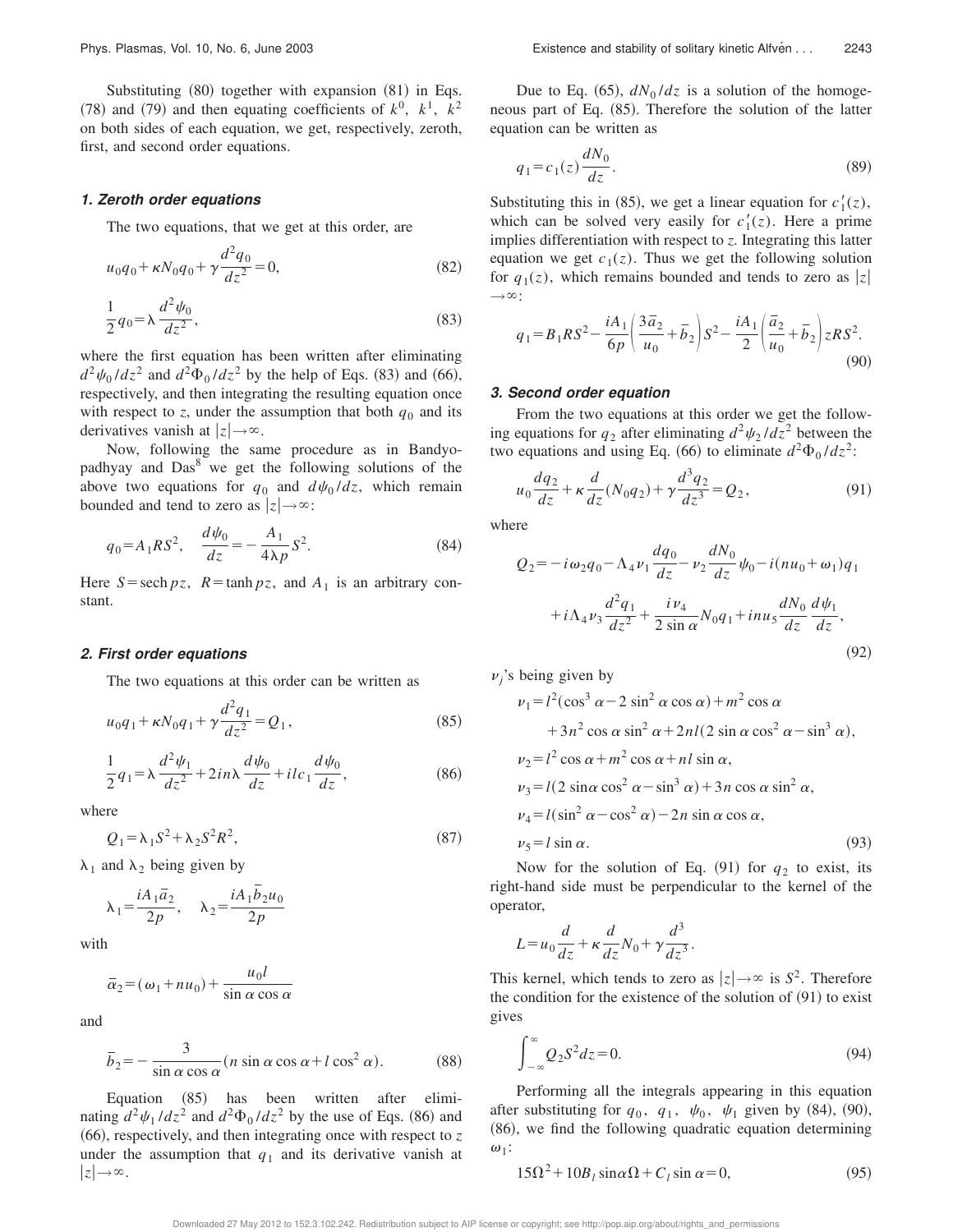where

$$
\Omega = (\omega_l + nu_0)\sin\alpha\cos\alpha/u_0,
$$
  
\n
$$
B_l = l(2\sin^2\alpha - \cos^2\alpha) - 3n\sin\alpha\cos\alpha,
$$
  
\n
$$
C_l = l^2(5\sin^4\alpha - 10\sin^2\alpha\cos^2\alpha)
$$
  
\n
$$
-8m^2\cos^2\alpha + 15n^2\sin^2\alpha\cos^2\alpha
$$
  
\n
$$
+ 10ln\sin\alpha\cos\alpha(\cos^2\alpha - 2\sin^2\alpha).
$$
 (96)

The discriminant  $\Delta$  of Eq. (95) simplifies to

 $\Delta = 20(5l^2 + 24m^2 \cos^2 \alpha).$ 

This being positive the kinetic Alfven wave is stable with respect to long wavelength plane wave perturbation.

### **B. Electron-acoustic and ion-acoustic wave**

Setting

$$
N = \overline{N}_0(z) + v(z, \xi, \eta, \tau)
$$

in Eq. (61), where  $\overline{N}_0(z)$  is given by (71) and  $z = \zeta - u_0 \tau$ , and then linearizing we get the following equation for *v*:

$$
-u_0 \frac{\partial v}{\partial z} + \frac{\partial v}{\partial \tau} + \beta' \bar{N}_0 \frac{\partial v}{\partial z} + \beta' \frac{d\bar{N}_0}{dz} v + \gamma' \frac{\partial^3 v}{\partial z^3} + a'_1 \frac{\partial^3 v}{\partial z^2 \partial \xi} + a'_2 \frac{\partial^3 v}{\partial z \partial \xi^2} + a'_3 \frac{\partial^3 v}{\partial \xi^3} + a'_4 \frac{\partial^3 v}{\partial \xi \partial \eta^2} + a'_5 \frac{\partial^3 v}{\partial z \partial \eta^2} + b_1 \bar{N}_0 \frac{\partial v}{\partial \xi} = 0.
$$
 (97)

For long-wavelength plan-wave perturbation given in a direction with direction cosines, *l*,*m*,*n* we set

$$
v = \overline{v}(z) \exp i\{k(l\xi + m\eta + nz) - \omega \tau\}
$$
\n(98)

when *k* is small and  $l^2 + m^2 + n^2 = 1$  and also make the following perturbation expansions for  $\bar{v}(z)$ :

$$
\bar{v}(z) = v_0(z) + kv_1(z) + k^2 v_2(z) + \cdots \tag{99}
$$

and the same expansion  $(81)$  for  $\omega$ .

Substituting into  $(97)$  the expression  $(98)$  for *v* and then the expansions (99) and (81) for  $\bar{v}(z)$  and  $\omega$  and then equating coefficients of like power of *k* on both sides, we get a sequence of equations for  $v_j$ 's. Then proceeding in the same way as in the case of kinetic Alfvén wave, we find the following solutions for  $v_0$  and  $v_1$ :

$$
v_0 = A_1 \overline{R} \overline{S}^2,\tag{100}
$$

$$
v_1 = B_1^1 \overline{R} \overline{S}^2 - \frac{iA_1}{6\overline{p}} \left( \frac{3\overline{a}_2'}{u_0} - \overline{b}_2' \right) \overline{S}^2
$$
  
+ 
$$
\frac{iA_1}{2\overline{p}} \left( \frac{\overline{a}_2'}{u_0} - \overline{b}_2' \right) \overline{p} z \overline{R} \overline{S}^2,
$$
 (101)

 $(102)$ 

$$
\overline{S} = \operatorname{sech} \overline{p}_z, \quad \overline{R} = \tanh \overline{p}_z,
$$
  
\n
$$
\overline{a}'_2 = (\omega_1 + n\mu_0) + \frac{\mu_0 l}{\sin \alpha \cos \alpha}, \quad \overline{b}'_2 = 3n + 3l \cot \alpha.
$$

The equation for  $v_2$  becomes

$$
-u_0 \frac{dv_2}{dz} + \beta' \frac{d}{dz} (\bar{N}_0 v_2) + \gamma' \frac{d^3 v_2}{dz^3} = Q'_2,
$$
 (103)

where

$$
Q'_{2} = i\omega_{2}v_{0} + \Lambda_{1}\nu_{1}\frac{dv_{0}}{dz} + i(\omega_{1} + nu_{0})v_{1}
$$

$$
-i\nu_{2}\bar{N}_{0}v_{1} - i\Lambda_{1}\nu_{3}\frac{d^{3}v_{1}}{dz^{3}},
$$
(104)

 $\nu_j$ 's being given by

$$
\nu_1 = (-2 \sin^2 \alpha \cos \alpha + \cos^3 \alpha)l^2 + m^2 \cos \alpha
$$
  
+3n<sup>2</sup> sin<sup>2</sup>  $\alpha \cos \alpha + 2nl(2 \sin \alpha \cos^2 \alpha - \sin^3 \alpha),$   

$$
\nu_2 = n \cos \alpha - l \sin \alpha,
$$
  

$$
\nu_3 = 3n \sin^2 \alpha \cos \alpha + l(2 \sin \alpha \cos^2 \alpha - \sin^3 \alpha).
$$
 (105)

Now for the solution of Eq. (104) to exist, its right-hand side must be perpendicular to the kernel of the adjoint of the operator,

$$
-u_0\frac{d}{dz}+\beta'\frac{d}{dz}(\bar{N}_0)+\gamma'\frac{d^3}{dz^3}.
$$

This kernel, which must tend to zero as  $|z| \rightarrow \infty$ , is  $\overline{S}^2$ . Therefore, the condition for the existence of the solution of  $(104)$ gives

$$
\int_{-\infty}^{\infty} Q_2' \overline{S}^2 dz = 0.
$$
\n(106)

Substituting here the expressions for  $Q'_2$  given by (105) and performing integration, we get the following equation determining  $\omega_1$ :

$$
\Omega^2 + B_1' \Omega + C_1' = 0,\tag{107}
$$

where  $B'_1 = (2l/3)(5 \sin^2 \alpha + 2 \cos^2 \alpha) - 2n \sin \alpha \cos \alpha$ ,

$$
C'_{1} = \frac{l^{2}}{3} (7 \sin^{4} \alpha + 4 \sin^{2} \alpha \cos^{2} \alpha)
$$
  
+ 
$$
\frac{4}{15} m^{2} \cos^{2} \alpha + n^{2} \sin^{2} \alpha \cos^{2} \alpha
$$
  
- 
$$
\frac{2}{3} n l \sin \alpha \cos \alpha (2 \cos^{2} \alpha + 5 \sin^{2} \alpha).
$$
 (108)

The discriminant  $\Delta'$  Eq. (107) is

$$
\Delta' = \frac{16}{5}(5l^2 - 3m^2\cos^2\alpha). \tag{109}
$$

Hence there is instability, if the direction cosines *l, m, n* of the long wavelength plane-wave perturbation satisfy the following condition:

$$
\frac{m^2}{l^2} > \frac{5}{3\cos^2\alpha}.\tag{110}
$$

Obviously, this instability condition remains the same for both electron-acoustic and ion-acoustic solitons. If this insta-

where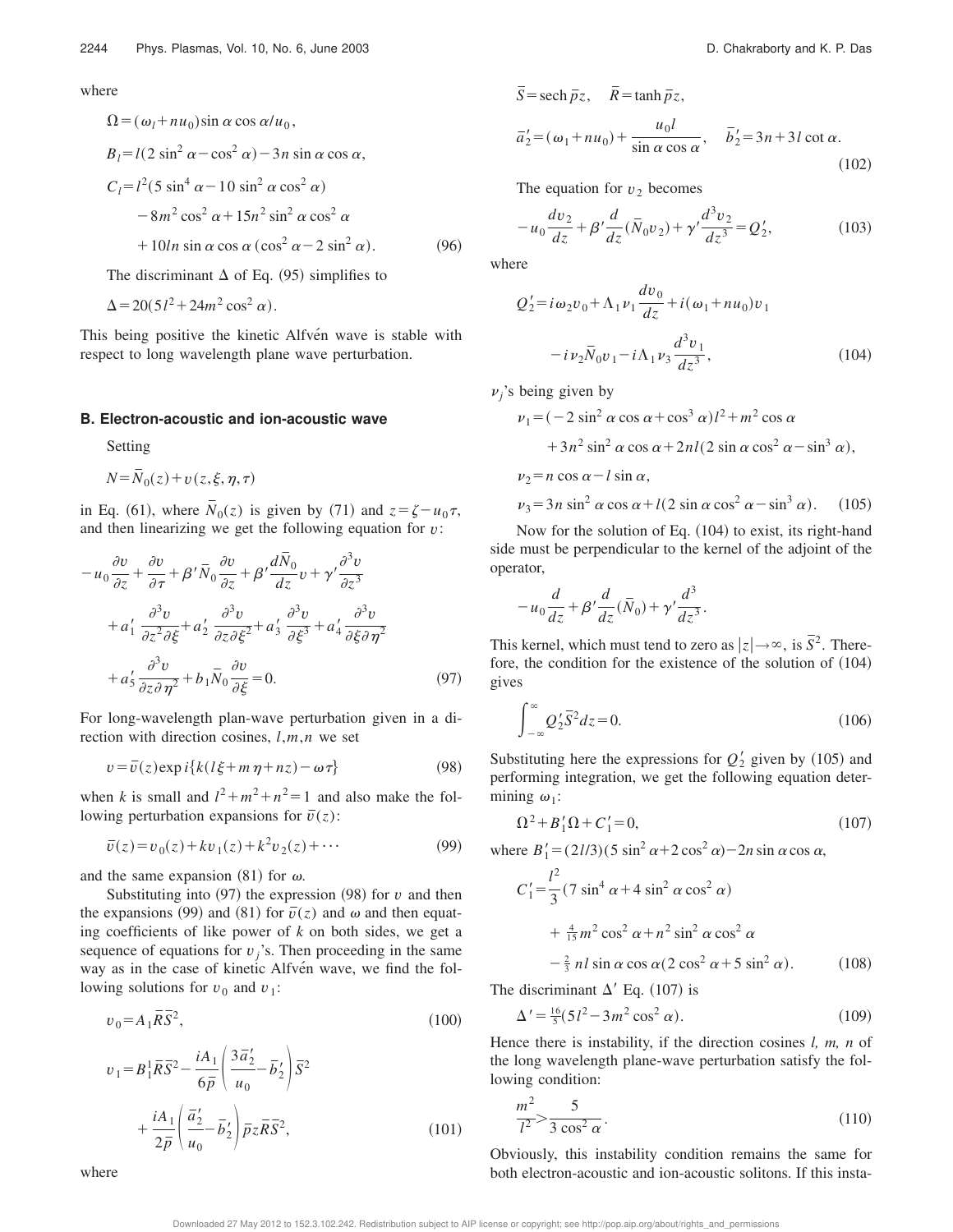

FIG. 4. A plot of the square of dimensionless growth rate of instability against  $\theta'$  for some different values of  $\alpha$ .

bility condition is satisfied, then the growth rate  $g_R$  of instability is given by the following and is the same for both electron-acoustic and ion-acoustic solitons,

$$
g_R^2 = \frac{4k^2u_0^2}{45\sin^2\alpha\cos^2\alpha}(3m^2\cos^2\alpha - 5l^2). \tag{111}
$$

For perturbation in a plane through the  $\zeta$ -axis that makes an angle  $\theta'$  with the  $(\xi,\zeta)$  plane this square of the growth rate of instability becomes

$$
g_R^2 = \frac{4k^2u_0^2(1-n^2)}{45\sin^2\alpha\cos^2\alpha}(3\sin^2\theta'\cos^2\alpha - 5\cos^2\theta').
$$
\n(112)

Hence the growth rate of instability attains maximum when  $n=0$ , i.e., when the perturbation is given in a plane perpendicular to the direction of propagation of the solitary wave. If the direction of the perturbation given in this plane makes an angle  $\theta'$  with the  $\xi$ -axis, then the growth rate of the instability  $g_R$  is given by

$$
\frac{g_R^2}{k^2 u_0^2} = \frac{4}{45 \sin^2 \alpha \cos^2 \alpha} (3 \sin^2 \theta' \cos^2 \alpha - 5 \cos^2 \theta').
$$
\n(113)

The square of the dimensionless growth rate of the instability  $g_R/(ku_0)$  given by (113) has been plotted in Fig. 4, against  $\theta'$  for same different values of  $\alpha$ . It is interesting to note here that both electron-acoustic and ion-acoustic solitons have the same dimensionless growth rate of instability.

## **VII. CONCLUSION**

The matters covered in the paper are new and they have not been considered by previous authors. In a two electron temperature magnetized plasma there exists three modes when both kinetic and inertial regimes are considered. These three modes are the kinetic Alfven, electron-acoustic, and ion-acoustic waves. The KdV–ZK equations for these three waves are derived in this paper. These equations describe the evolution of the corresponding waves when the effects of both weak nonlinearity and weak dispersion are included. Solitary wave solutions of these equations propagating obliquely to the external magnetic field are obtained and their existence in the  $\alpha_c \mu$ -parameter plane for some different values of  $\theta$  is studied. Finally, the stabilities of these solitons are investigated by the Rowlands–Infeld method. The kinetic Alfven solitons are found to be stable, and both electronacoustic and ion-acoustic solitons have the same instability criterion and maximum growth rate of instability. As in space plasmas, where the presence of two electron populations are often encountered, the present investigation may be of some application in such cases.

## **ACKNOWLEDGMENT**

The authors are grateful to the referee for his helpful comments.

# **APPENDIX**

$$
a^{(2)} = \left(\frac{\partial^2}{\partial \xi^2} + \frac{\partial^2}{\partial \eta^2}\right) \frac{\partial \psi^{(1)}}{\partial \zeta} - \frac{1}{1+\mu} \frac{\partial}{\partial \tau}
$$
  
\n
$$
\times (v_c^{(1)} + \mu v_h^{(1)}) - V_0 \frac{\partial}{\partial \zeta} (n^{(1)} v_{iz}^{(1)})
$$
  
\n
$$
+ \frac{V_0}{1+\mu} \frac{\partial}{\partial \zeta} (n_c^{(1)} v_c^{(1)} + \mu n_h^{(1)} v_h^{(1)}),
$$
  
\n
$$
b^{(2)} = \frac{(1+\mu)^2}{2\theta^2} p^2 n^{(1)^2}, \quad c^{(2)} = -\frac{\partial n_h^{(1)}}{\partial \tau} - \frac{\partial}{\partial \tau} (n_h^{(1)} v_h^{(1)}),
$$
  
\n
$$
d^{(2)} = -\frac{\partial n_c^{(1)}}{\partial \tau} \frac{\partial}{\partial \tau} (n_c^{(1)} v_c^{(1)}),
$$
  
\n
$$
e^{(2)} = -\frac{\partial v_c^{(1)}}{\partial \tau} - v_c^{(1)} \frac{\partial v_c^{(1)}}{\partial \tau} + \alpha_c n_c^{(1)} \frac{\partial n_c^{(1)}}{\partial \zeta},
$$
  
\n
$$
f^{(2)} = -\frac{\partial n^{(1)}}{\partial \tau} + \left(\frac{\partial^2}{\partial \xi^2} + \frac{\partial^2}{\partial \eta^2}\right) \frac{\partial \varphi^{(1)}}{\partial \tau}
$$
  
\n
$$
-V_0 \frac{\partial}{\partial \eta} \left(n^{(1)} \frac{\partial^2 \varphi^{(1)}}{\partial \zeta \partial \zeta}\right)
$$
  
\n
$$
-V_0 \frac{\partial}{\partial \eta} \left(n^{(1)} \frac{\partial^2 \varphi^{(1)}}{\partial \eta \partial \zeta}\right) - \frac{\partial}{\partial \tau} (n^{(1)} v_{iz}^{(1)}),
$$
  
\n
$$
g^{(2)} = -\frac{\partial v_{iz}^{(1)}}{\partial \tau} - v_{iz}^{(1)} \frac{\partial v_{iz}^{(1)}}{\partial \zeta}
$$
  
\n
$$
-V_0 \left(\frac{\partial^2 \varphi^{(1)}}{\partial \zeta \partial \zeta} \frac{\
$$

<sup>1</sup> J. W. Belcher and L. Davis, J. Geophys. Res. **76**, 3534 (1971).

- <sup>2</sup>R. Z. Sagdeev and A. A. Galeev, *Nonlinear Plasma Theory* (Benjamin, Reading, 1969), p. 8.
- $3$ A. Hasegawa and K. Mima, Phys. Rev. Lett. 37, 690  $(1976)$ .

<sup>4</sup>M. Y. Yu and P. K. Skukla, Phys. Fluids **21**, 1457 (1978).